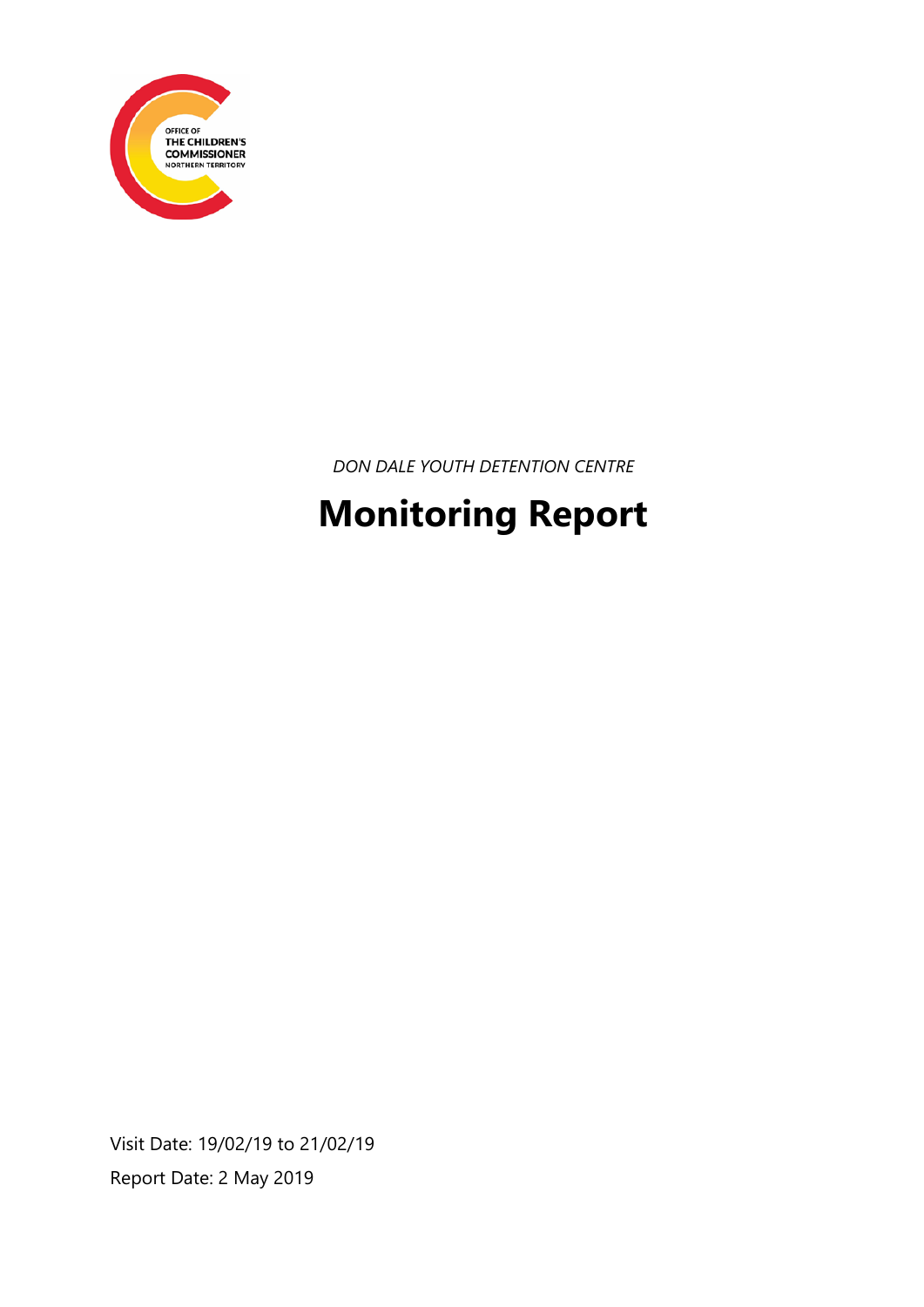# Contents

| The Royal Commission into the Protection and Detention of Children in the Northern Territory 2 |  |
|------------------------------------------------------------------------------------------------|--|
|                                                                                                |  |
|                                                                                                |  |
|                                                                                                |  |
|                                                                                                |  |
|                                                                                                |  |
|                                                                                                |  |
| The availability and appropriate use of mental health services in the admissions process 13    |  |
|                                                                                                |  |
|                                                                                                |  |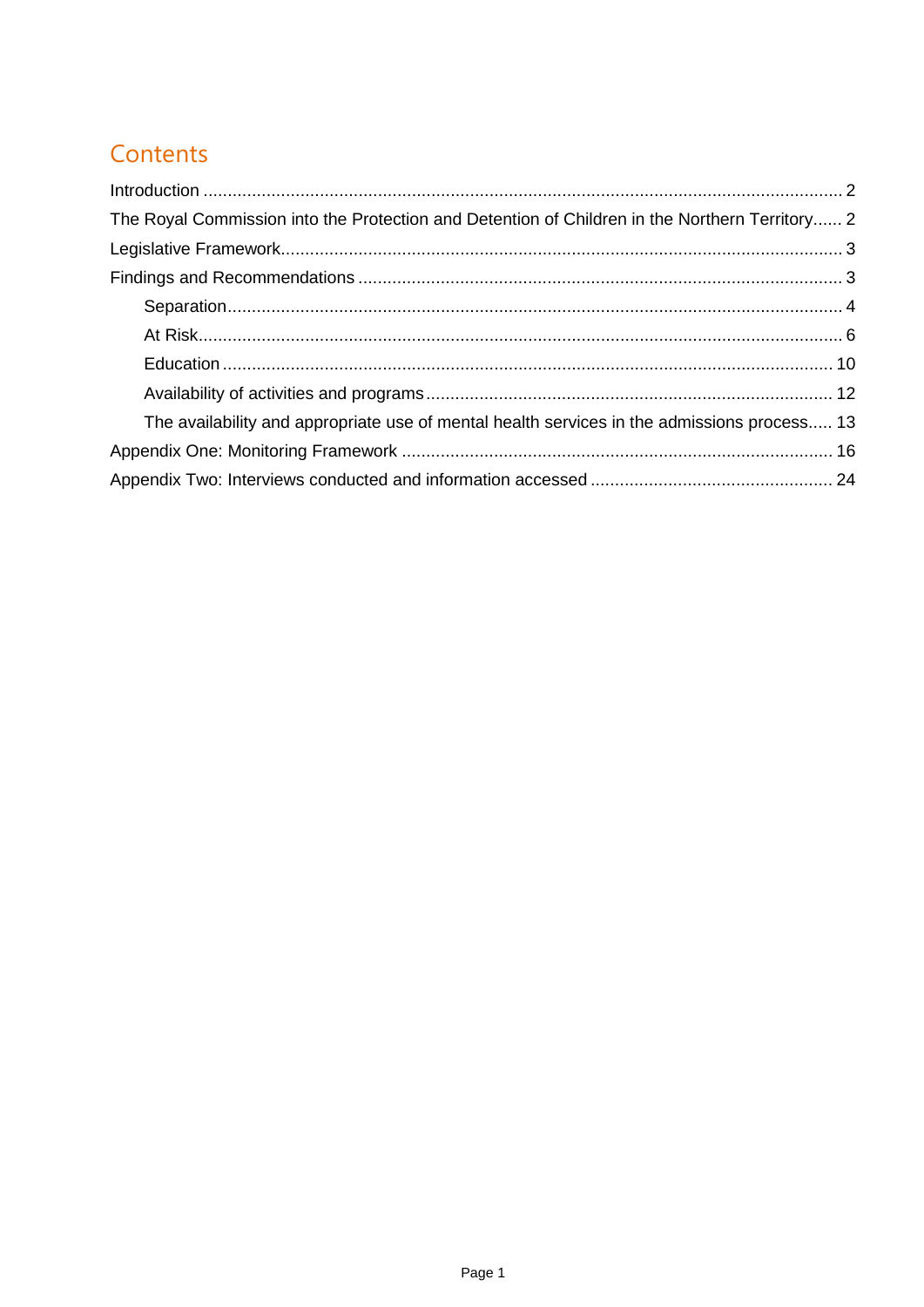### <span id="page-2-0"></span>Introduction

-

- 1. Between 19-21 February 2019, Senior Investigation and Monitoring Officers from the Office of the Children's Commissioner (OCC) conducted an arranged monitoring visit to the Don Dale Youth Detention Centre (DDYDC) (the February visit)*.* The monitoring visit was conducted pursuant to the OCC's monitoring framework (Appendix A).<sup>[1](#page-2-2)</sup>
- 2. Based on themes identified in complaints received by the OCC throughout 2018, the February visit examined the following issues in youth detention:
	- a. Separation procedures
	- b. At risk procedures
	- c. The availability of recreational programs
	- d. The availability and appropriate use of mental health services in the admissions process
	- e. The availability of education
- 3. In relation to a-d above, the OCC monitored the period 1-31 January 2019. However, in relation to e, due to school holidays in early January, the monitored period was 15 January to 15 February 2019.
- 4. During the February visit there were 16 young people being held at DDYDC. All of the young people at DDYDC were male and 15 of the 16 (94%) were recorded as Aboriginal. Six were sentenced and 10 were being held on remand. The Chief Executive Officer of Territory Families (TF) had parental responsibility for six of the young people.
- 5. Every young person had the opportunity to be interviewed by the Senior Investigation and Monitoring Officers. Of the 16 young people in DDYDC during the February visit, nine young people chose to participate in a discussion. The young people we spoke to were invited to comment on all of the domains contained in the OCC's monitoring framework. Where their views related to the domains set out at above, at paragraph 2 a-e, they have been incorporated into this report. Where their comments related to subjects outside of those domains, the OCC assisted the young people to resolve those issues directly with TF.

# <span id="page-2-1"></span>The Royal Commission into the Protection and Detention of Children in the Northern Territory

6. In November 2017 the *Royal Commission into the Protection and Detention of Children in the Northern Territory* (the Royal Commission) released its final report. The report contains 227 recommendations, 58 of which relate directly to youth detention in the Northern Territory.

<span id="page-2-2"></span><sup>&</sup>lt;sup>1</sup> The February visit was the first monitoring visit conducted by the OCC pursuant to this framework. As such the framework will be subject to review at the completion of the process.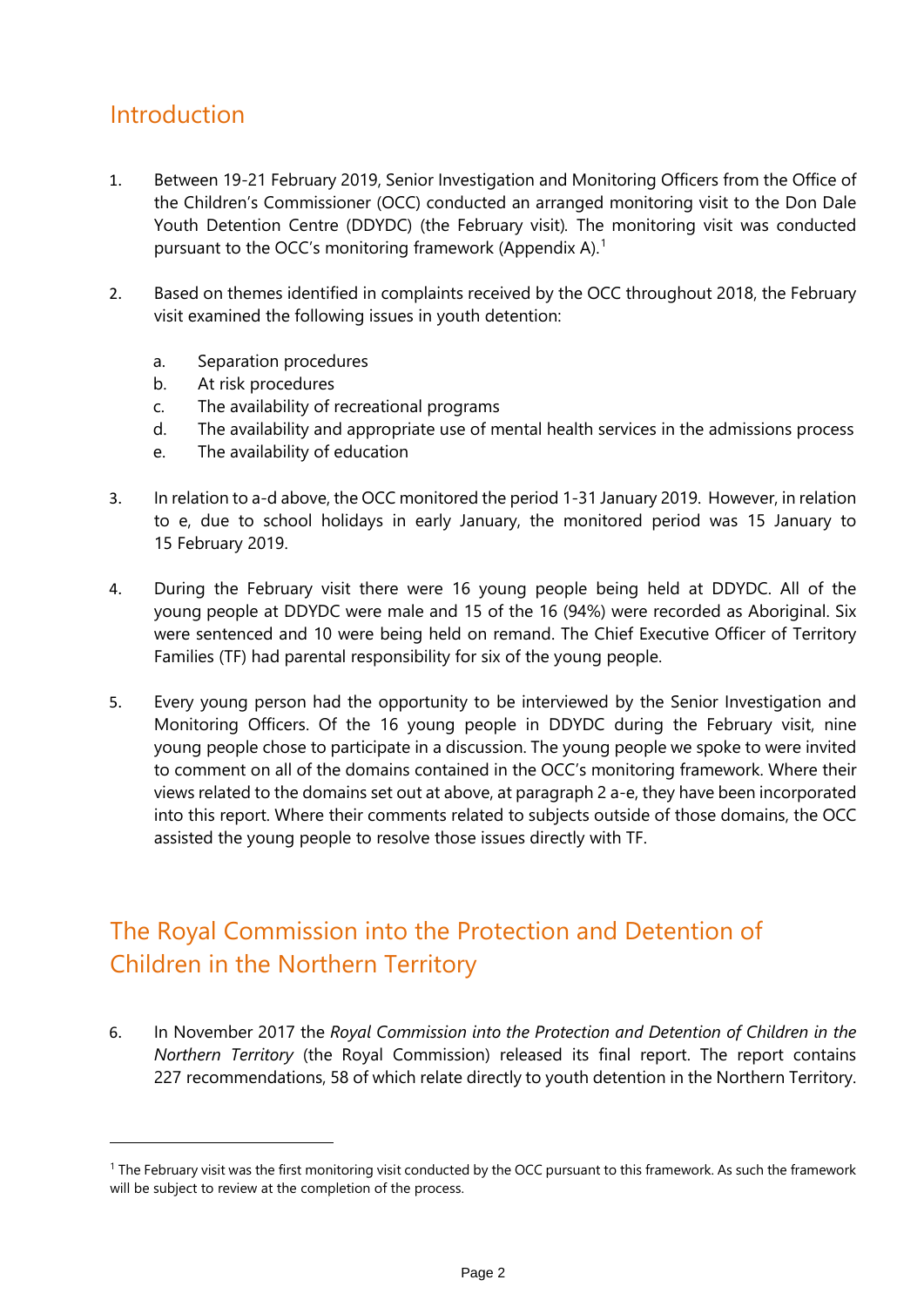Combined, the recommendations are designed to facilitate fundamental overhaul of the Northern Territory's youth justice system.

- 7. On 1 March 2018 the Northern Territory Government (NTG) announced its acceptance of the intent and direction of all recommendations within the report that related to the Northern Territory. The most recent official update of the NTG's progress in implementing the recommendations was released in November 2018 and is titled 'Safe, Thriving and Connected: Generational Change for Children and Families' (Safe, Thriving and Connected).<sup>[2](#page-3-2)</sup>
- 8. While positive and important changes have been made in relation to youth detention in the Northern Territory since the completion of the Royal Commission, there is still work to be done to ensure youth detention serves as a therapeutic intervention in the lives of young people who enter the facilities.
- 9. The recommendations of this report are designed firstly, to address any immediate risks to the wellbeing of young people in detention and secondly, to complement the reform framework identified in the report of the Royal Commission and the reform agenda committed to by NTG.

### <span id="page-3-0"></span>Legislative Framework

- 10. In order to promote improved oversight and accountability in the youth detention and child protection systems in the Northern Territory, the Royal Commission recommended that the powers and functions of the OCC be expanded, to create a Commission for Children and Young People. To date, no changes have been made to the *Children's Commissioner Act 2013* (the Act)*.*
- 11. Currently there is uncertainty in the Act regarding whether the OCC has the power to conduct site visits to detention centres in order to carry out monitoring activities. Given that uncertainty, the OCC sought the consent of TF to carry out the February visit. We thank TF for their cooperation in allowing OCC staff access to DDYDC and assisting staff to navigate and access documentary records.
- <span id="page-3-1"></span>12. However, legislative reform giving the OCC free and unfettered access to places of youth detention is critical to the ongoing effectiveness of the monitoring program.

<span id="page-3-2"></span><sup>&</sup>lt;sup>2</sup> See 'Safe Thriving and Connected: Generational Change for Children and Families' (First progress report, November 2018).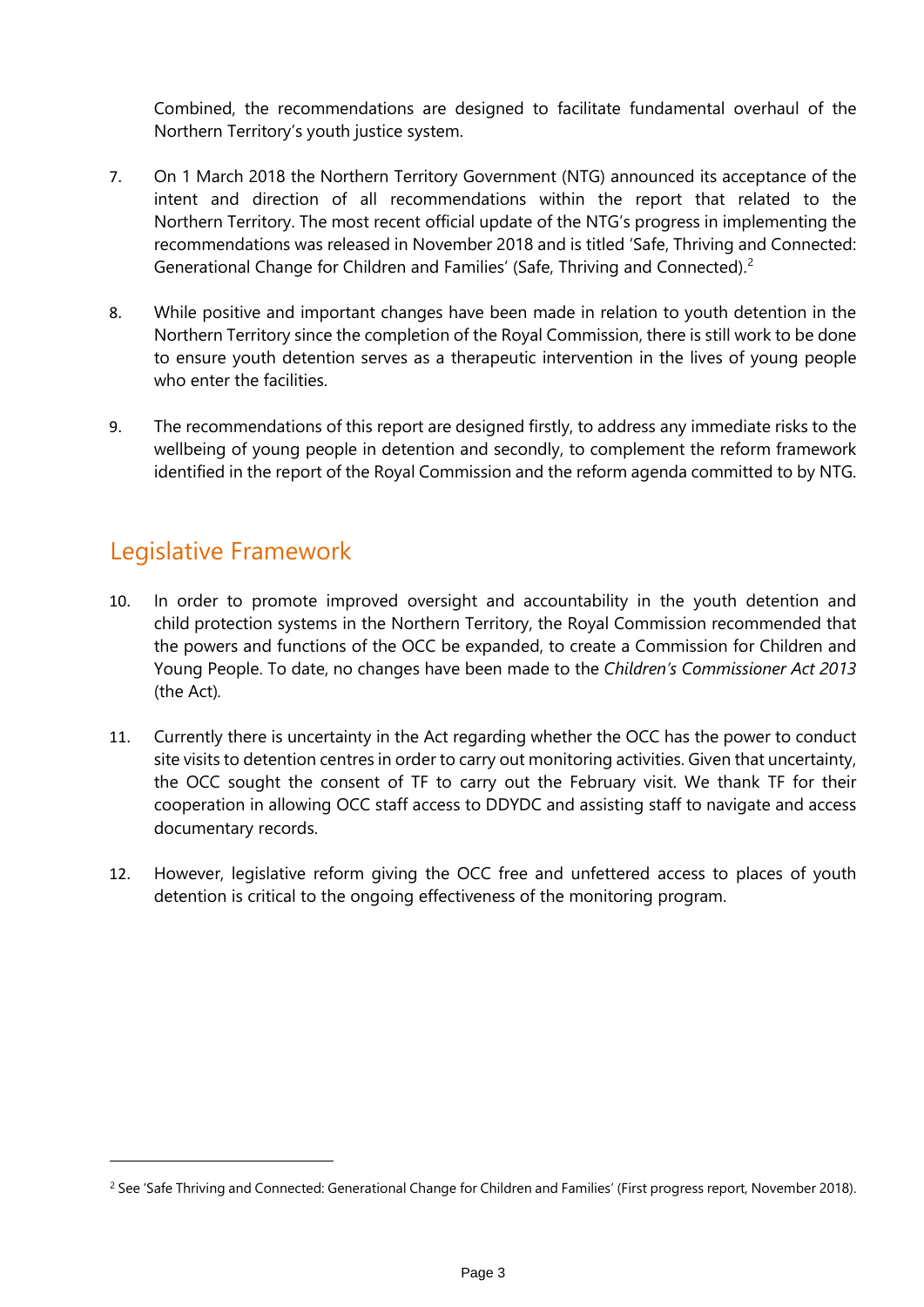### Findings and Recommendations

#### <span id="page-4-0"></span>Separation

- 13. The separation of young people in detention is governed by sections 155A, 155B, and 156 of the *Youth Justice Act*, regulation 72 of the *Youth Justice Regulations* and *Youth Justice Policy Determination 4.11: Separation*.
- 14. The harmful effects of separation are well-known and have been widely reported. The dangers are particularly acute for certain sub-sections of the population, including children<sup>[3](#page-4-1)</sup> and Aboriginal people.<sup>[4](#page-4-2)</sup> On that basis, the legislative, regulatory and policy framework surrounding the use of separation in youth detention in the Northern Territory is designed to ensure young people are only subject to separation as a last resort, and if they are subject to separation, robust protective mechanisms are in place to minimise the harm caused. Separation must not be used as a punitive measure.<sup>[5](#page-4-3)</sup>

#### **Findings:**

15. During January 2019 there were nine instances of separation involving seven individual young people. Overall, the OCC's monitoring visit showed consistent compliance from TF in relation to the legislative, regulatory and policy framework governing the separation of young people in detention. Significantly, all except one instance of separation lasted less than two hours.

#### **Areas of Concern:**

-

- 16. Despite compliance with the governing framework, during the OCC's monitoring visit the following areas of concern in relation to separation were identified:
	- a. Record keeping

Effective and accurate record keeping in relation to separation has been an ongoing problem at DDYDC.<sup>[6](#page-4-4)</sup> Although the Senior Investigation and Monitoring Officers who undertook the monitoring visit were able to locate sufficient records to assess TF's compliance with the substantive legislative, regulatory and policy framework surrounding separations, there were shortcomings in the record keeping processes. Specifically, the records were not stored in a central 'journal' or 'register'; the records contained minimal evidence of interaction with, as opposed to observation of, young people subject to separation; and some records were kept on undated, unnamed loose pieces of paper.

<span id="page-4-1"></span><sup>3</sup> Elizabeth Grant, Exhibit No. 636.005, Precis of Evidence, *Royal Commission into the Protection and Detention of Children in the Northern Territory*, 29 June 2017, 125.

<span id="page-4-2"></span><sup>4</sup> Commonwealth, Royal Commission into Aboriginal Deaths in Custody, *National Report* (1991) vol 3, rec 181. 5 *Territory Families, Youth Justice Determination 4.11 – Separation.*

<span id="page-4-3"></span>

<span id="page-4-4"></span><sup>&</sup>lt;sup>6</sup> See, eg, Northern Territory, Royal Commission into the Protection and Detention of Children in the Northern Territory, *Final Report*, vol 2A, 292 (Royal Commission Report); Northern Territory, 'Kendrick Review: Review of Record Arrangements in Youth Detention Centre' (July 2018).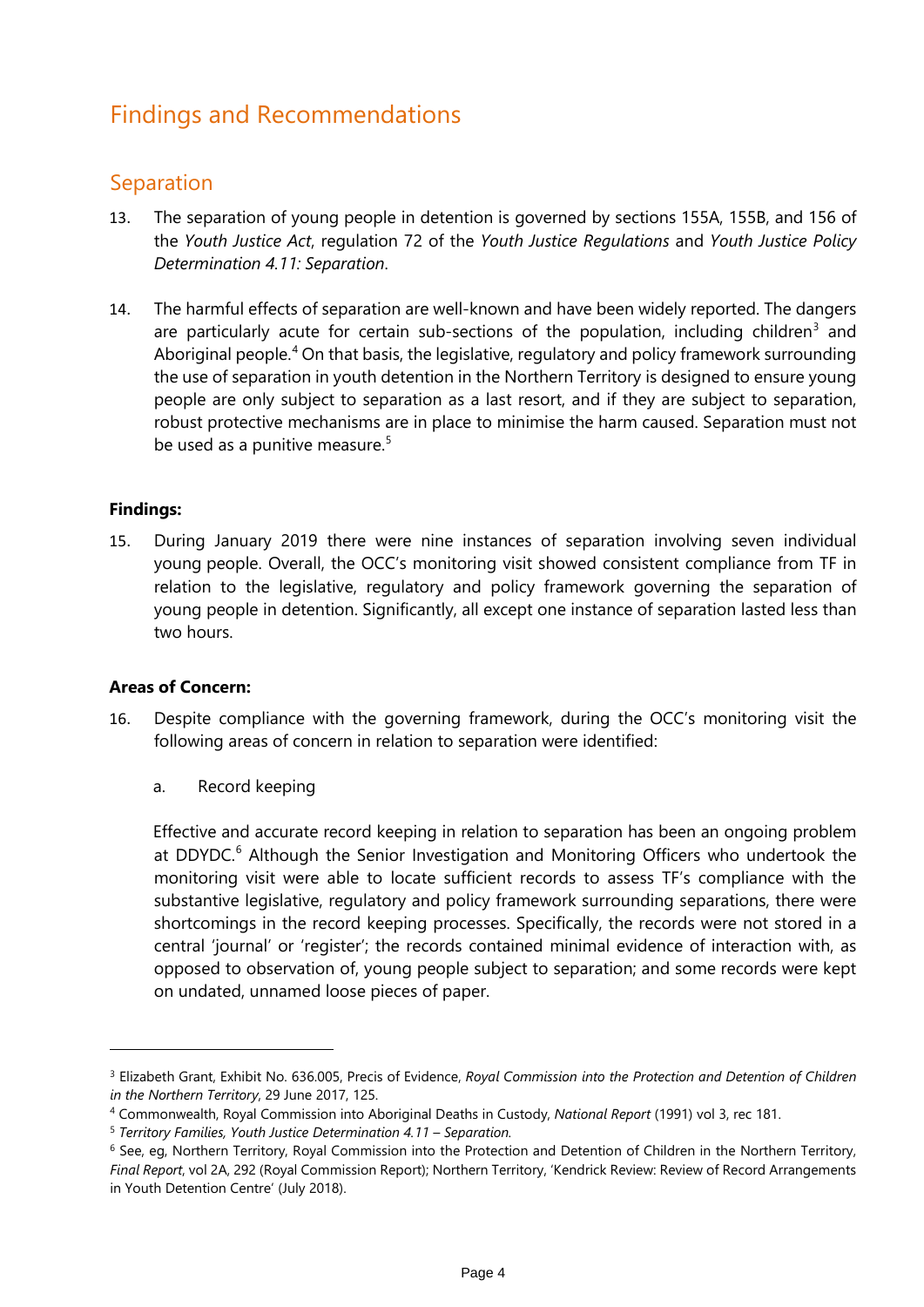b. Finalising separation due to Lock Down commencing

Of the nine instances of separation that occurred in January 2019, six concluded because the evening Lock Down commenced.<sup>[7](#page-5-0)</sup> Lock Down refers to when each child is locked into their cell. During January Lock Down generally occurred between 6:30pm and 7:30am, and for two 30 minute periods each day.

The records kept by TF in relation to separation do not contain sufficient information to demonstrate that the needs of each young person were considered when separation was terminated.

The OCC is concerned that if young people are demonstrating behaviour that warrants their separation pursuant to s155A of the *Youth Justice Act* (YJA), immediately terminating the protections that s155A attracts when Lock Down commences may place these young people at risk. This is especially so given:

- the young people would then spend a further 13 hours alone in their cell on top of the time that they have spent in separation; and
- during separation young people are entitled to a variety of therapeutic services to assist them to regulate their behaviour, deal with the situation that led to their separation and re-integrate with the other young people in detention. The commencement of Lock Down does not indicate that the young person has had the necessary therapeutic interventions to warrant the removal of the protections set out in section 155B of the *Youth Justice Regulations.*
- c. Extended periods of lockdown

TF records revealed that throughout January 2019 young people detained in Don Dale were regularly in Lock Down for 14 hours each day, including 13 hours overnight and two 30 minute periods throughout the day. TF's policy requires that young people spend a minimum of 12 hours per day outside of their room unless they have been separated. Records demonstrate that young people who spend over 12 hours in their cell as a result of extended Lock Down are not treated as 'separated' by TF and therefore do not enjoy the protections articulated in section 155B of the YJA.

#### RECOMMENDATIONS

-

**1. Territory Families design and implement a record keeping system relating to separation that is compliant with legislative and regulatory requirements.**

<span id="page-5-0"></span> $<sup>7</sup>$  It is noted that these six instances all occurred simultaneously as they arose out of the same incident.</sup>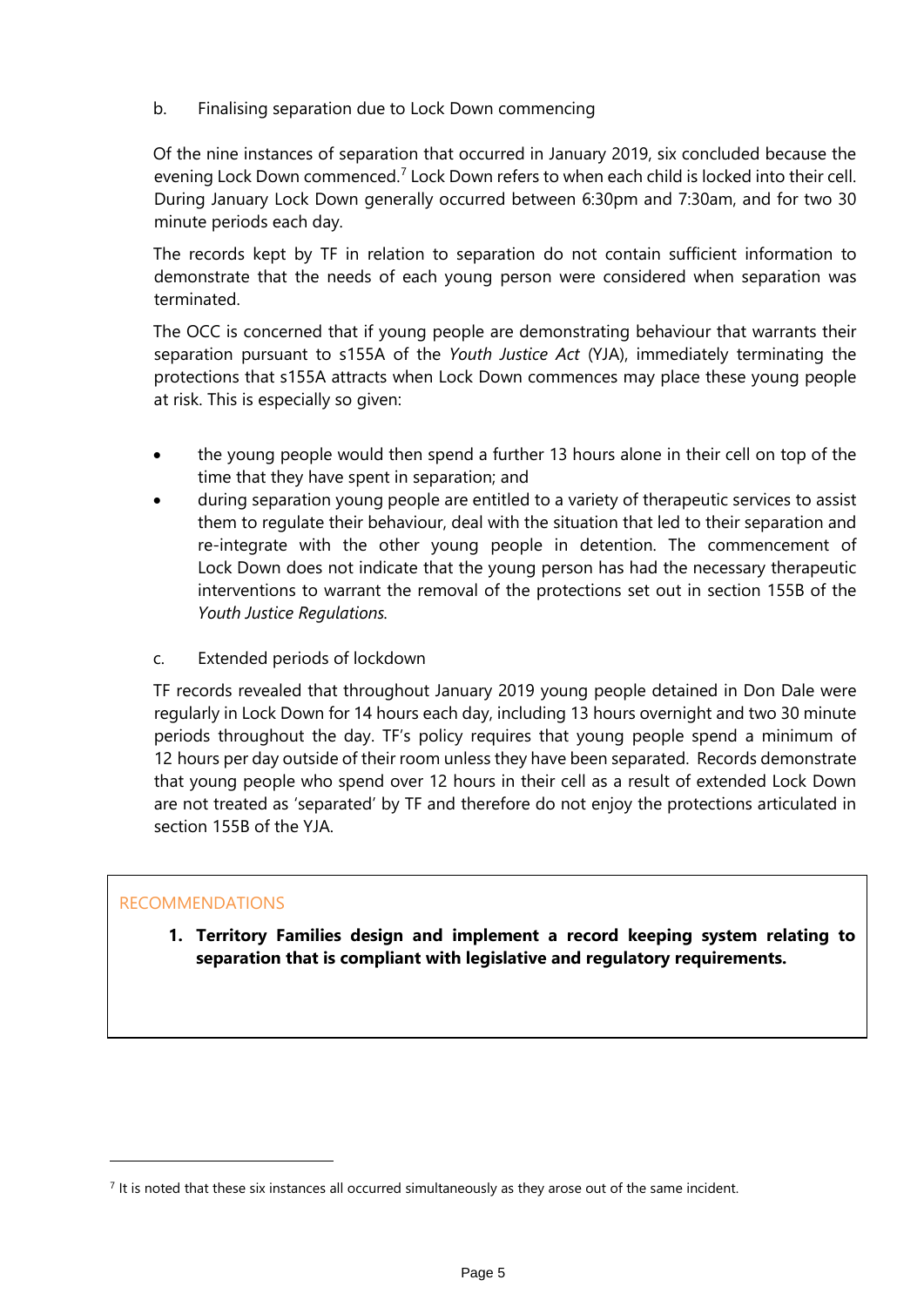- **2. Territory Families develop and articulate in policy an approach to managing young people who are subject to separation when 'Lock Down' commences. That policy should include the provision of ongoing therapeutic intervention if necessary and provision for the young person to have interaction with others and time out of their cell between separation and 'Lock Down'.**
- **3. Territory Families immediately review staffing arrangements, including staff numbers and shifts, in an effort to design a roster that despite the need for staff breaks, enables young people in DDYDC to spend a minimum of 12 hours outside of their cells each day.**

#### <span id="page-6-0"></span>At Risk

- 17. The at risk process in youth detention is governed by section 162 of the *Youth Justice Act,*  Division 3 of the *Youth Justice Regulations* and *Youth Justice Policy Determination 5.0: Young People at Risk.* TF has also developed *Procedure: Identifying and Managing Young People at Risk* and *Terms of Reference: At Risk Assessment Team.* The Department of Health (DoH) manages at risk processes in accordance with their *Youth 'At Risk' Youth Justice Procedure*.
- 18. Research into the mental health of young people in detention around Australia demonstrated that over 75% had one or more diagnosable psychiatric disorders.<sup>[8](#page-6-1)</sup> 'Suicide risk factors are more prevalent among children and young people who are detained than in the general population'. [9](#page-6-2) The at risk process is designed to ensure good practice in the identification, response and management of young people who are at risk of self-harm or suicide.

#### **Findings**

-

#### *Background*

19. When a young person is declared at risk, according to the above governance materials, TF should immediately implement the 'Emergency Management Protocol' (EMP). The EMP is designed to remove any immediate risk of harm to the young person while an individualised response can be planned and implemented. Once a young person is declared at risk, the Superintendent of the centre must immediately refer them to a medical practitioner. Generally, the young person must be seen by a medical practitioner within 24 hours of being declared at risk in order to confirm or cancel the at risk status. If the at risk status is confirmed, a Psychiatric Registrar must formulate and document an 'Individual Management Plan' (IMP).

<span id="page-6-1"></span><sup>8</sup> Transcript of Proceedings (*Royal Commission into the Protection and Detention of Children in the Northern Territory*, Stuart Kinner, 23 March 2019), 1736.

<span id="page-6-2"></span><sup>9</sup> Transcript of Proceedings (*Royal Commission into the Protection and Detention of Children in the Northern Territory*, Stuart Kinner, 23 March 2019), 1735.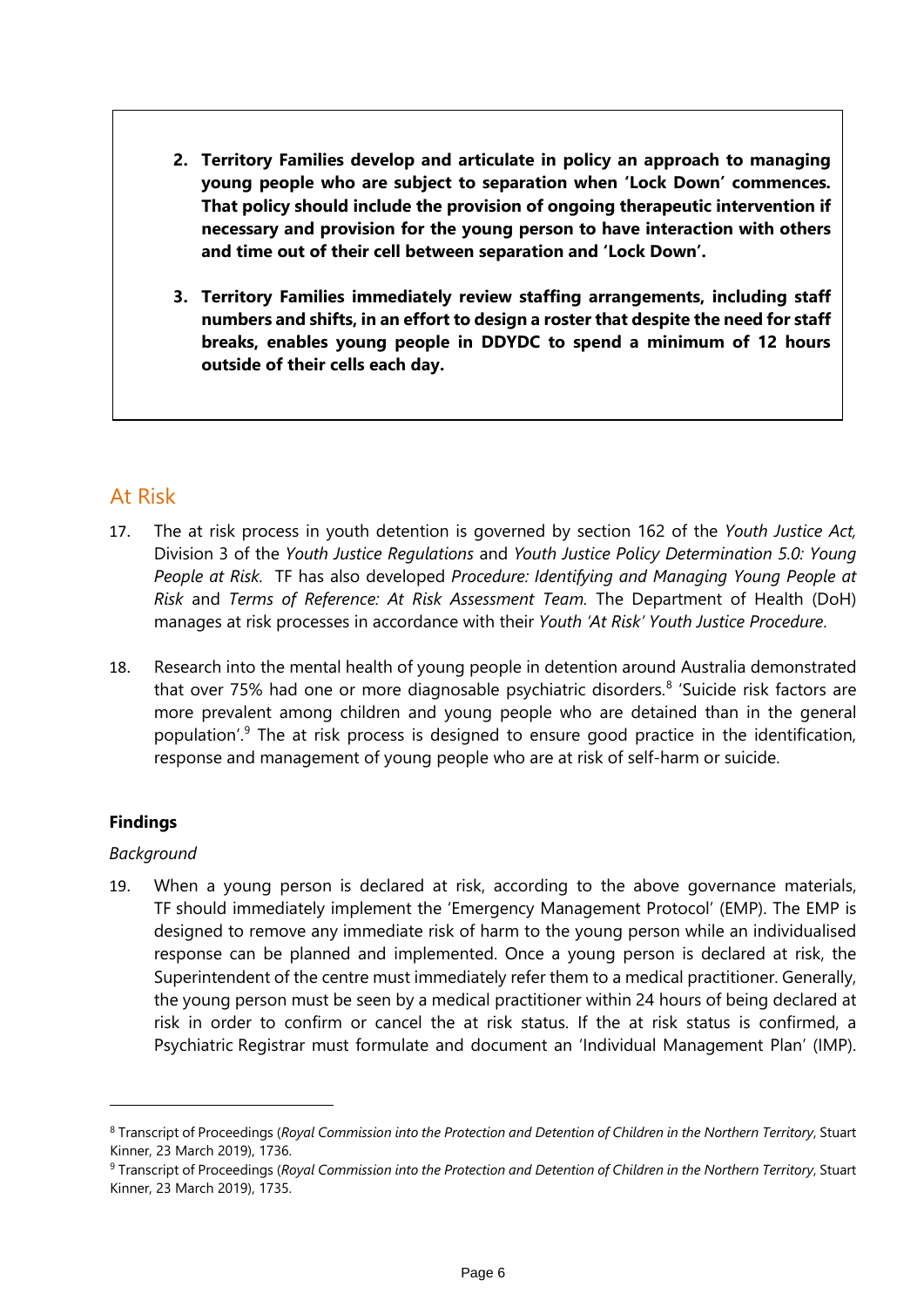TF refer to IMPs as 'At Risk Management Plans'.<sup>[10](#page-7-0)</sup> IMPs should be recorded on the Integrated Offender Management System (IOMS) by a Youth Justice Officer (YJO). That IMP is in place until the young person and the IMP is reviewed by the At Risk Assessment Team (ARAT).

- 20. The ARAT, according to DoH policy, should be comprised of the Superintendent of the detention centre (or person in charge), Psychologist/case manager, Forensic Mental Health Team clinician and Primary Health Care medical practitioner. According to TF policy, the ARAT should be comprised of a member of youth detention operations, a member of the youth detention Case Management Assessment and Throughcare Services Team, a medical practitioner and any other relevant health professionals. The ARAT must meet daily from Monday to Friday if a young person is assessed as at risk. Though there is some difference in the composition of the ARAT as understood by TF and DoH respectively, it is clear that the ARAT is intended to be a multidisciplinary team responsible for ensuring that young people placed at risk are managed and supported in a safe and therapeutic manner. Any amendments made to the IMP by the ARAT should be recorded on IOMS. It is primarily YJOs who practically operationalise the IMP in terms of face-to-face contact with the young person.
- 21. The report of the Royal Commission raised serious concerns in relation to the way young people who were declared at risk had been managed, finding that at risk procedures adopted in youth detention centres in the Northern Territory in some instances were likely to exacerbate the distress of a child or young person rather than prevent serious harm.<sup>[11](#page-7-1)</sup> Some of the young people who gave evidence to the Royal Commission described their experiences at risk as identical to their experiences of being separated as punishment.<sup>[12](#page-7-2)</sup> Experts who gave evidence to the Royal Commission similarly described the approach to at risk placements as punitive as opposed to therapeutic.<sup>[13](#page-7-3)</sup> Recent investigations conducted by the OCC suggest this is still a concern.
- 22. The operation of the ARAT is the centre-piece of TF's pivot away from an at risk procedure that exacerbates a young person's distress and toward an at risk procedure that manages a young person in distress in a safe and therapeutic manner. The design of the ARAT – a collaborative, multidisciplinary and professional care team for young people at risk – represents a good practice. However, the records considered by the OCC during the February visit did not demonstrate that the operation of the current at risk processes and procedures, including the operation of the ARAT, are currently fulfilling their purpose.

#### *The February Visit*

- 23. The OCC's monitoring visit showed inconsistent compliance in relation to the legislative, regulatory and policy framework governing at risk episodes of young people in detention.
- 24. During January 2019 there were six instances of at risk placements involving four separate young people. In all instances the EMP was implemented immediately by TF and in all instances

<span id="page-7-0"></span><sup>&</sup>lt;sup>10</sup> At Risk Management Plans and Individual Management Plans are both referred to throughout this discussion as IMPs for clarity. It is the OCC's understanding of TF policy and procedure and the legislative framework, that in practice that these two titles refer to the same document.

<span id="page-7-1"></span><sup>11</sup> Royal Commission Report, vol 2A, 373.

<span id="page-7-2"></span><sup>12</sup> See, eg, Royal Commission report, vol 2A, 366.

<span id="page-7-3"></span><sup>13</sup> Royal Commission Report, vol 2A, 368.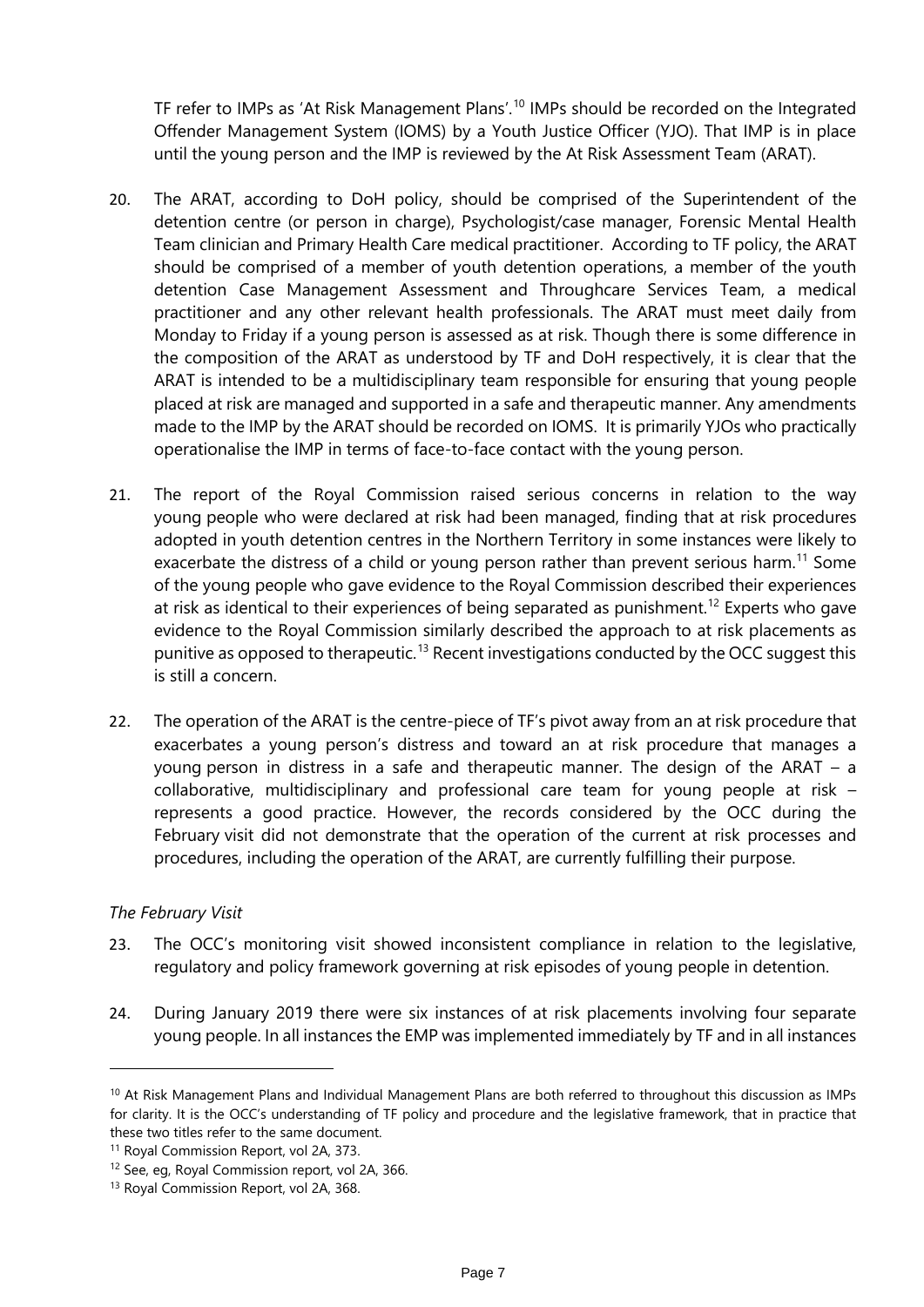TF complied with the requirement of making observations of the young person at risk every 15 minutes. Similarly, all young people who were placed at risk were seen by a medical practitioner within 24 hours. The importance of these aspects of managing young people at risk should not be understated. They are critical to ensuring young people do not carry out acts of self-harm while at risk. TF's consistent compliance with these aspects of the at risk procedure is positive.

25. However, the February visit revealed that neither TF nor DoH has properly embedded in practice the aspects of their respective policies and procedures that have the capacity to transform the focus of at risk procedures from simply preventing acts of self-harm, to effective therapeutic intervention. In particular, the February visit raised the following three concerns:

#### a. Shortcomings in IMPs

The *Youth Justice Regulations* set out that when a young person is declared at risk, the EMP must be immediately operationalised. The EMP is not designed to serve a therapeutic purpose. It is designed to ensure a young person cannot harm themselves in the time it takes for TF to arrange for them to be seen by a medical practitioner. The EMP is only supposed to be operational until an IMP is formulated for the young person.<sup>[14](#page-8-0)</sup> The medical practitioner who assesses the young person is responsible for formulating and documenting the IMP.

The *Youth Justice Regulations* specify that the IMP must be culturally appropriate and must be informed by consultations with people who have relevant knowledge of the young person and the people who are likely to play a key role in the management of the young person.<sup>[15](#page-8-1)</sup> The regulations demonstrate that the IMP should function as a holistic, therapeutic plan to promote the wellbeing of the young person.

The IMPs reviewed by the OCC simply recommended the ongoing application of the EMP when the relevant young person returned to DDYDC from the Royal Darwin Hospital (RDH), rather than containing meaningful information on how DDYDC staff should best manage the young person in distress. This reliance on the EMP, rather than designing a robust IMP, represents a missed opportunity in terms of ensuring young people are treated in a therapeutic manner when they are at risk of self-harm.

#### b. The operation of the ARAT

The ARAT must meet each week day to review the IMP developed when a young person has been confirmed as at risk by a medical practitioner. It is a medical practitioner who is ultimately responsible for updating the IMP, the ARAT should consult with people who have knowledge of the young person or who will likely play a role in their care, such as parents and caregivers. The ARAT should provide advice regarding:

- frequency of recommended observations;
- recommended activities that the young person should participate in;
- whether the young person must be dressed in rip-proof clothing;
- what items the young person must be allowed in their possession;

<span id="page-8-0"></span><sup>14</sup> *Youth Justice Regulations*, r 42(4) & (5).

<span id="page-8-1"></span><sup>15</sup> *Youth Justice Regulations*, r 43(2) & (3).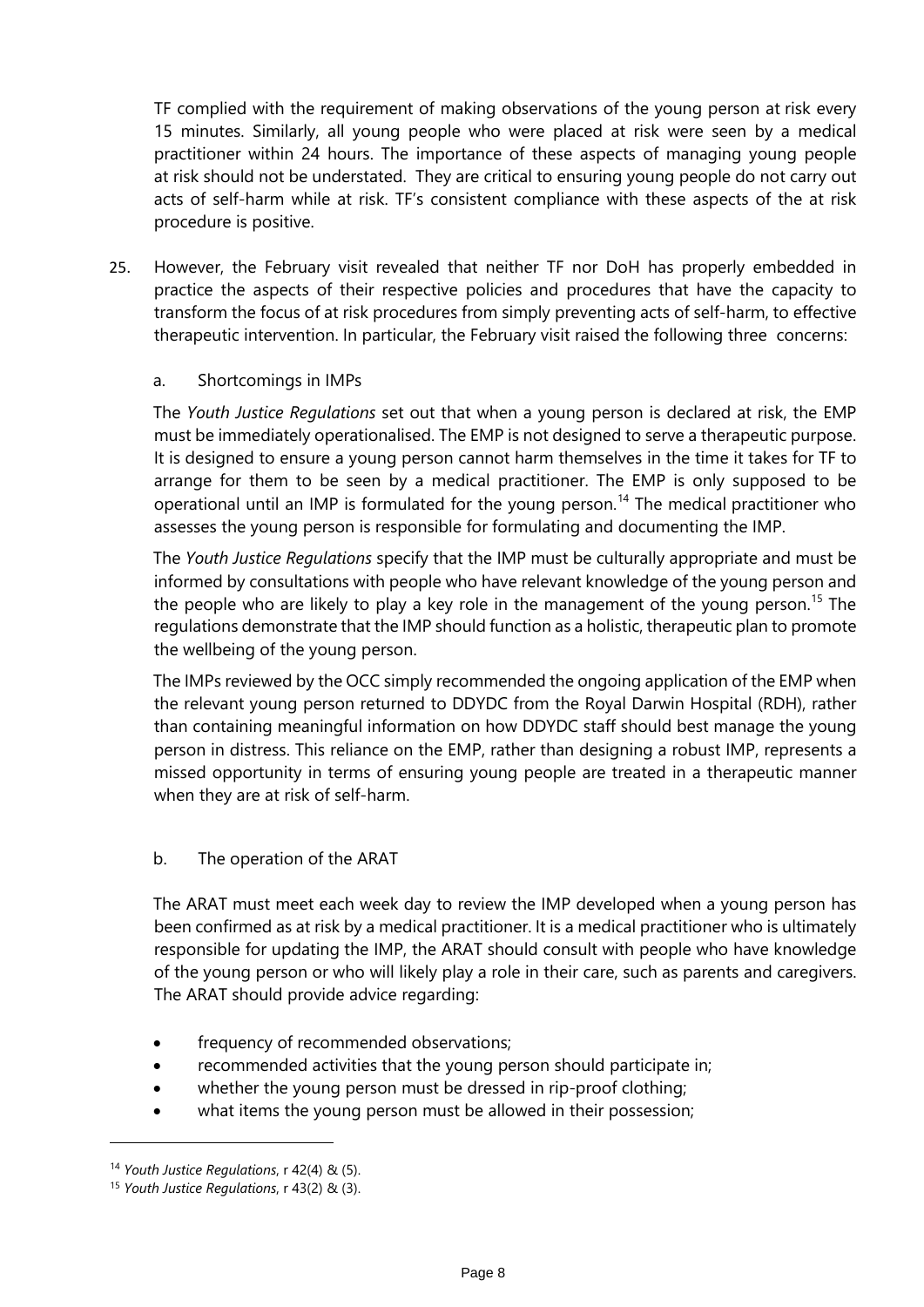- how a young person should be accommodated (single room or with another young person); and/or
- resolution of the at risk placement.

The ARAT should also ensure the IMP is culturally appropriate and considers a range of social and cultural issues.

The OCC was unable to meaningfully assess the operation of the ARAT during the February visit. Details of the operation of the ARAT should be located in a 'red at risk file' held by TF as well as on IOMS. There was no record relating to the functioning of the ARAT in either of those locations.

The OCC was able to access notes of ARAT meetings relating to one young person. Those records were only held by DoH. While it is not possible to make findings about the operation of the ARAT based on records relating to one at risk placement, it was clear that considerable efforts were made to ensure the young person was quickly and safely re-integrated into the general DDYDC population. However, there was no record of discussion relating to attempts to notify or involve family. Nor was there a record of an attempt to design a culturally informed plan.

#### c. Inconsistent communication and record keeping

According to TF policy, 'all information relevant to the identification, response, assessment and management of a young person at risk is required to be entered onto IOMS', including records of the ARAT meetings and relevant decisions and IMPs. As well as all information being stored on IOMs, TF policy requires that a red at risk hard file is to be maintained. 'The red at risk file is created so that information from IOMS can be easily transported if the young person needs to be escorted from the youth detention centre to a hospital or external health facility.<sup>[16](#page-9-0)</sup>

The February visit demonstrated shortcomings in the record keeping practices surrounding at risk procedures. The fundamental problem is that there is no complete record relating to a young person at risk stored in a single place. This compromises the care provided to young people as the people interacting with them, primarily YJOs, are not necessarily able to access and review the most up-to-date, detailed version of the IMP.

<span id="page-9-0"></span><sup>16</sup> *Territory Families Procedure: Identifying and Managing Young People At Risk*, p 13.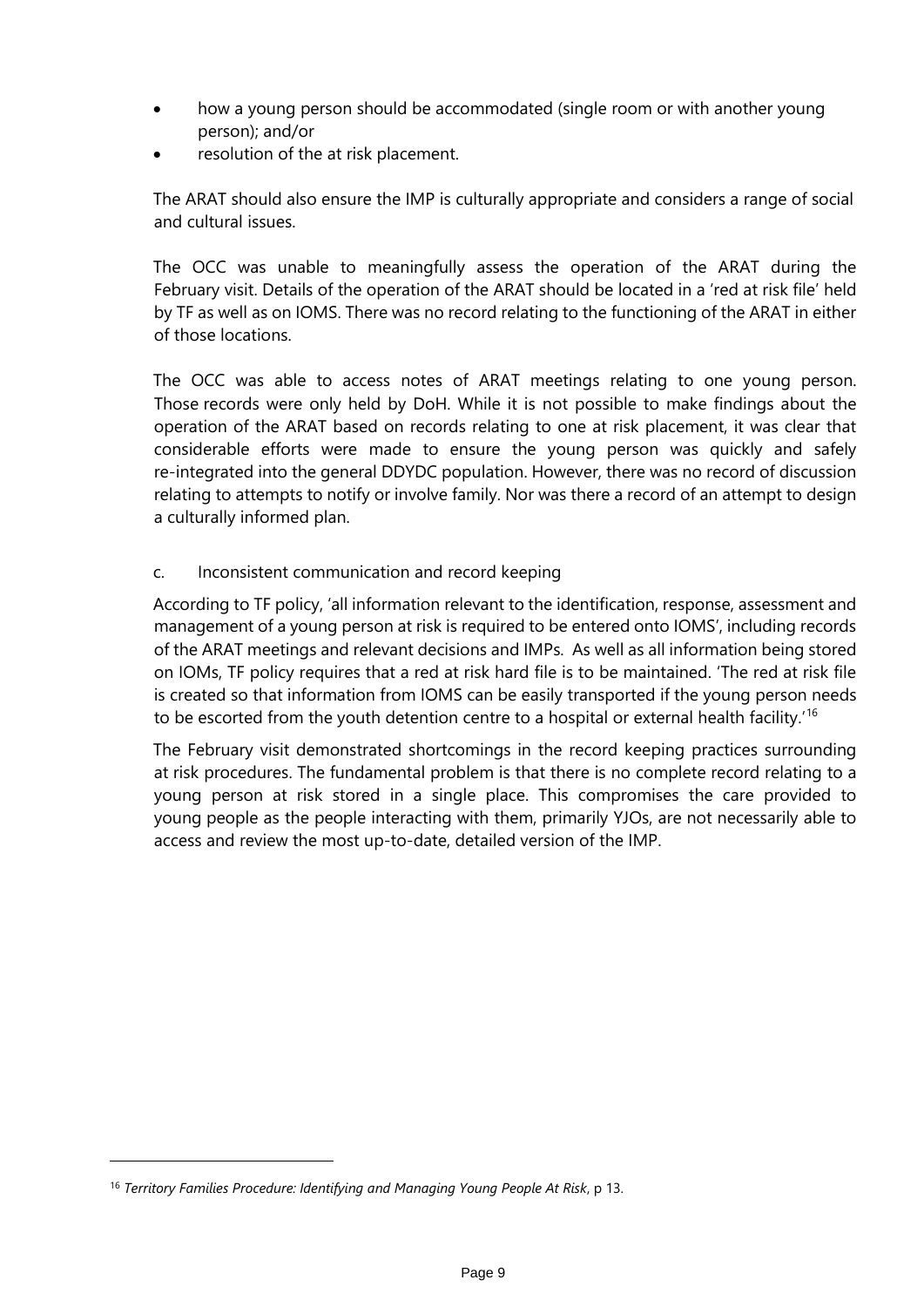- **4. Territory Families and the Department of Health collaboratively review the TF** *Youth Justice Determination 5.1 – Identifying and Managing Young People at Risk*  **and the DoH** *Youth 'At Risk' Youth Justice Procedure* **with emphasis on ensuring consistency between the policies.**
- **5. Territory Families and the Department of Health collaboratively review practice surrounding the development of Individual Management Plans with an emphasis on promoting greater information sharing and consultation with family, where possible.**
- **6. Territory Families and the Department of Health collaboratively review practices surrounding information collection and recording relating to managing young people who are declared at risk, with a focus on ensuring all information is kept in at least one central location that is accessible to Youth Justice Officers.**

#### <span id="page-10-0"></span>**Education**

- 26. The provision of education in detention is governed by section 40 of the *Education Act*, section 4(i) of the *Youth Justice Act*, regulation 69(1) of the *Youth Justice Regulations* and *Youth Justice Determination 4.3: Structured Day*.
- 27. As highlighted by the Royal Commission, 'education is a strong protective factor against re-offending and improves overall life outcomes'.<sup>[17](#page-10-1)</sup> The findings of the Royal Commission highlighted concerns in relation to a range of aspects of the provision of education in youth detention centres in the Northern Territory.<sup>[18](#page-10-2)</sup> Primary amongst those concerns was that young people's education was considered subordinate to security considerations, resulting in young people frequently and arbitrarily being excluded from education. As a result of those findings, the focus of the OCC during the February visit was limited to the availability of education to young people in DDYDC and considering the frequency of young people's exclusion from education.
- 28. The Tivendale School, which is the school within DDYDC, runs four classes each day. The attendance records kept by Tivendale School detail each child's attendance at each class and if the child is absent, reasons for that absence.

#### **Findings**

-

29. Between 15 January and 15 February 2019 approximately 90% of scheduled classes were available to young people in DDYDC. The reasons recorded for young people not attending

<span id="page-10-1"></span><sup>17</sup> Royal Commission Report, vol 2A, 387.

<span id="page-10-2"></span><sup>18</sup> See, Royal Commission Report, vol 2A.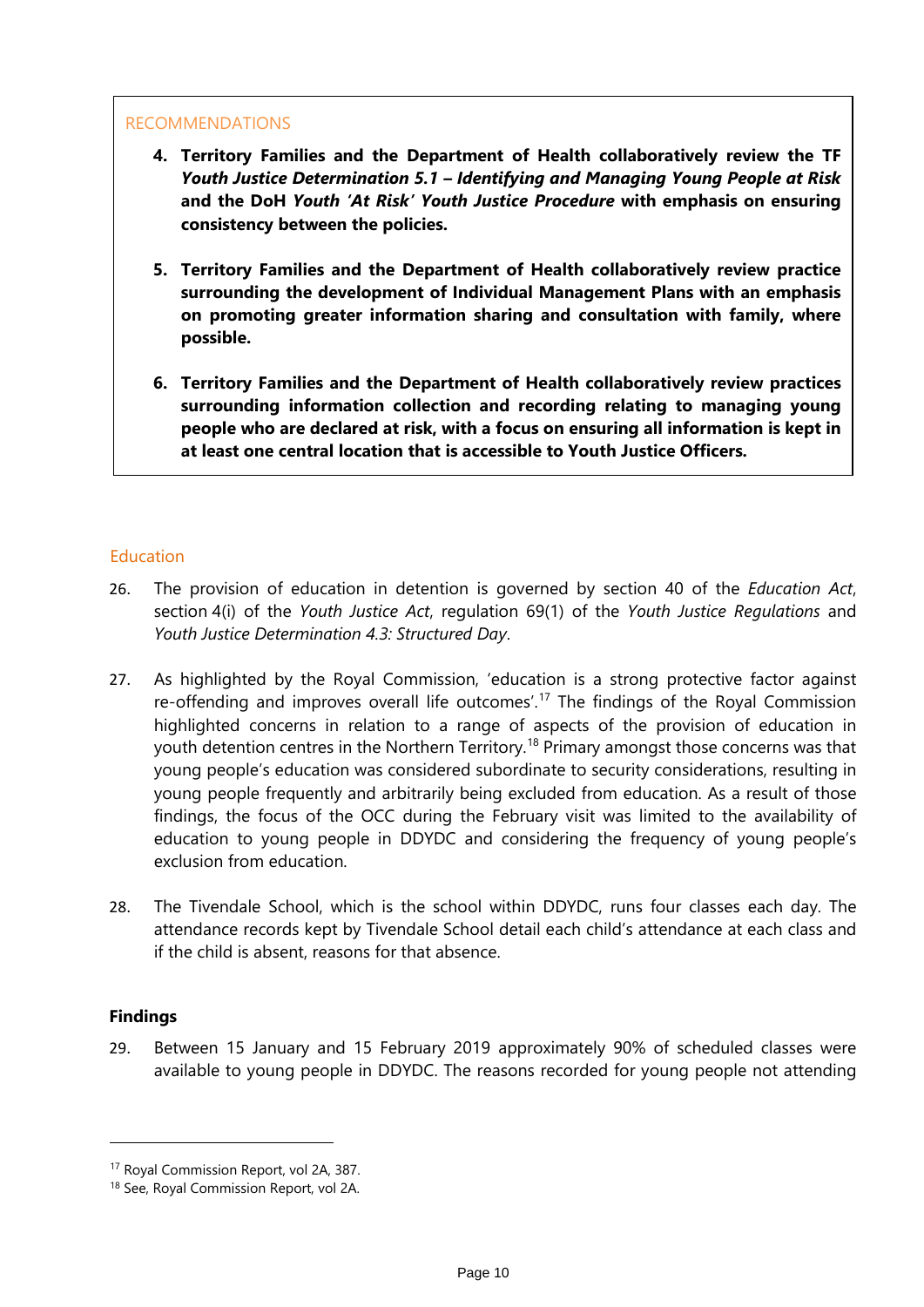school that have been considered as amounting to education being unavailable to young people include:

• 'TF operations';

- where young people have refused to attend education immediately following a lesson they have been excluded from due to 'TF operations';
- where young people have not received education due to being placed at risk;
- where young people have not received education due to being separated; and/or
- where it is not possible to ascertain from the attendance records why a young person did not attend a lesson.
- 30. It is noted that 100% of the lessons missed due to 'TF operations' occurred on or before 30 January 2019. Though the Department of Education (DoE) conducted classes in DDYDC commencing on 15 January 2019, the official school year commenced on 29 January 2019.
- 31. Although approximately 90% of classes were available to young people, there were a variety of other factors that impacted on young peoples' ability to attend and engage in education. Those factors included: court attendance, professional and personal visits and medical appointments. Where school was missed for those purposes, it has not been considered as an instance of education being unavailable. Those factors resulted in approximately 7% of lessons being wholly or substantially missed.<sup>[19](#page-11-0)</sup> Unfortunately, due to the nature of the experience of young people in detention it is unlikely that this figure can be significantly reduced.
- 32. Each of the young people spoken to about education in DDYDC spoke positively about school, particularly in relation to the Vocational Education and Training courses being offered at DDYDC.
- 33. It appears that for the part of the official school year monitored by the OCC, the education of young people was not subordinated to security concerns and that the young people in DDYDC were forming positive relationships with teaching staff.
- 34. In addition, *Safe, Thriving and Connected* indicates that since the Royal Commission report was released the following improvements have also been made to educational services within youth detention centres in the Northern Territory:
	- better recording and transfer of information for students entering and exiting the education units;
	- assessments for literacy and numeracy which enable educators to tailor programs to student skill levels;
	- students have access to a broader range of education programs, including the Northern Territory Social and Emotional Learning Curriculum; the Northern Territory Indigenous Languages and Culture Curriculum, health, sport, music, art and improved access to vocational education and training; and

<span id="page-11-0"></span> $19$  This figure does not include instances where education was disrupted for one of the listed reasons, but the young person was still able to attend 50% of the scheduled lesson. There was additional education missed due to young people not engaging in the education program.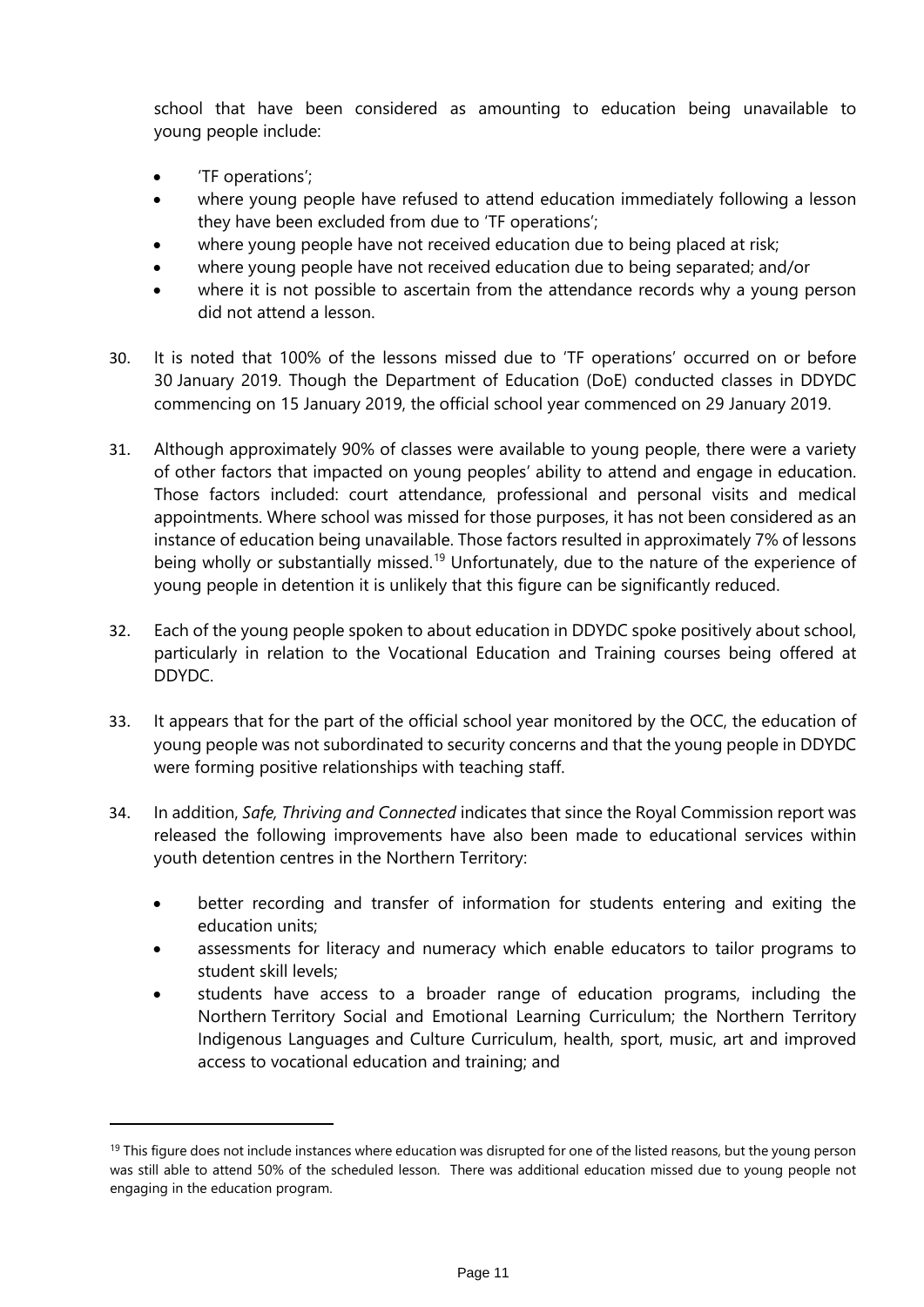- education staff have increased opportunities for professional development, including in trauma informed practice and special education.<sup>[20](#page-12-1)</sup>
- 35. The OCC intends to consider the effectiveness of these improvements in the next monitoring visit to DDYDC.

**7. Department of Education staff record the specific aspect of 'TF operations' that have prevented a young person from attending education wherever possible.** 

#### <span id="page-12-0"></span>Availability of activities and programs

36. The case studies of young people's experiences in detention contained within the report of the Royal Commission almost uniformly contain statements that greater availability of programs and activities would have improved their experiences.<sup>[21](#page-12-2)</sup> For example, one young person said that in relation to improving detention:

> '*I would like, create activities, you know, keep the kids active, you know, instead of getting into fight[s] and … each other and abusing guards… Make them do music, sports, you know, keep them busy and occupied.'[22](#page-12-3)*

37. The importance of providing meaningful programs and keeping young people busy in detention is reflected in section 4(p) of the *Youth Justice Act* and the *Youth Justice Policy Determination 4.3: Structured Day*.

#### **Findings**

- 38. Throughout January the following programs were available in the DDYDC:
	- equine therapy Yarraman Horse Program;
	- personal training;
	- Mooditji healthy relationships and sexual education program;
	- social and emotional wellbeing support provided by Danila Dilba with staff in DDYDC on a full-time basis;
	- Corrugated Iron circus program;
	- cultural art program;
	- Serving Thyme and Red Cross cooking programs;
	- Party Critters mobile zoo;
	- Balanced Choice physical and emotional fitness and wellbeing program;
	- Youth for Christ;
	- Upai Purri cultural music program; and
	- basketball program.

<span id="page-12-1"></span><sup>&</sup>lt;sup>20</sup> 'Safe Thriving and Connected: Generational Change for Children and Families' (First progress report, November 2018)

<span id="page-12-2"></span><sup>21</sup> See Royal Commission Report, vol 2A, 5-31.

<span id="page-12-3"></span><sup>22</sup> Royal Commission Report, vol 2A, 31.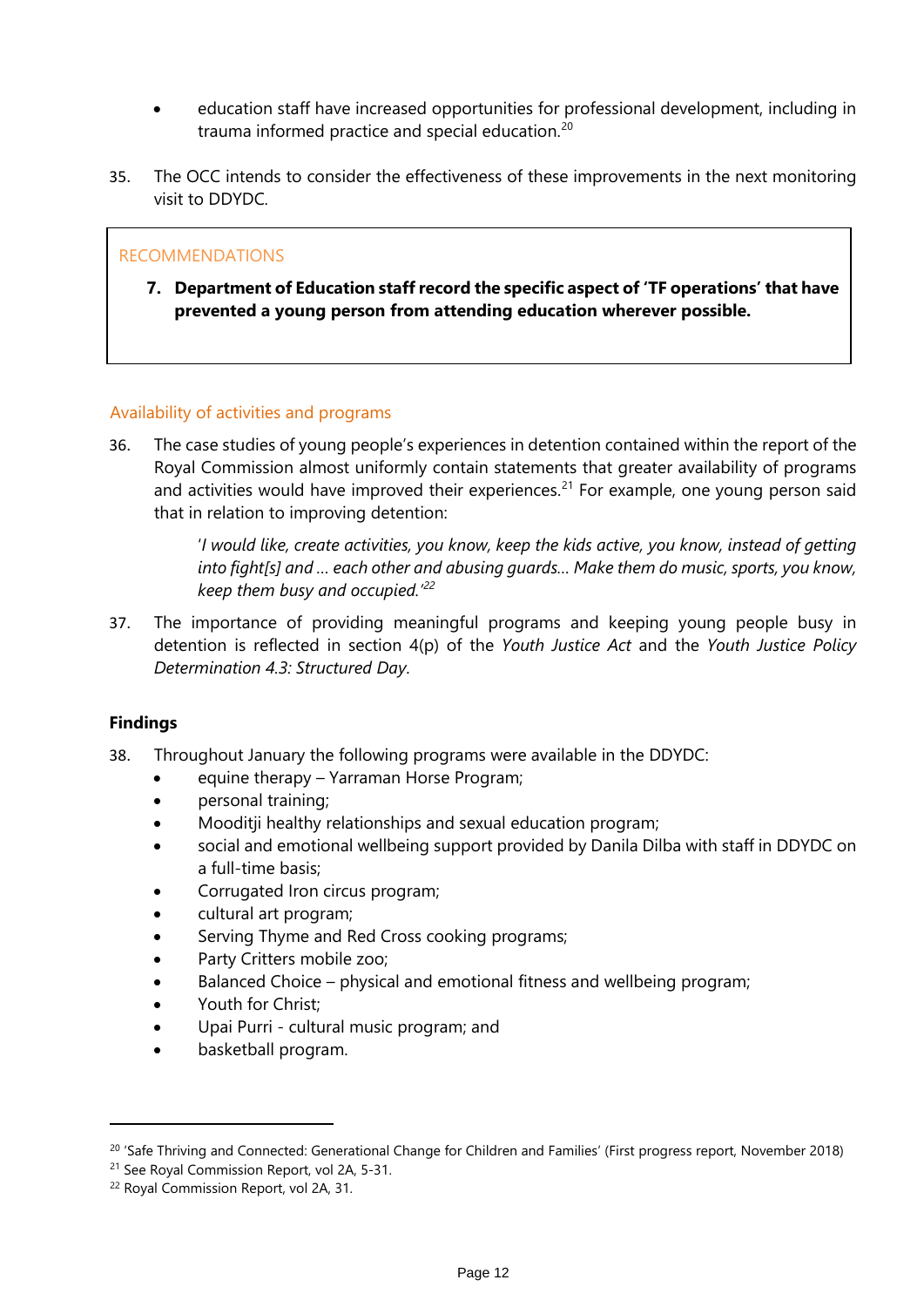- 39. It is noted that some of these programs are more accurately described as therapeutic programs rather than recreational programs.
- 40. The nature and variety of the programs available within the DDYDC closely reflect the type of programs identified by young people who gave evidence to the Royal Commission as key to improving their experiences in detention. Largely, the young people that we spoke to in DDYDC spoke positively about the available programs. In particular, OCC staff observed, and young people reported, positive and robust relationships between the young people in detention and Danila Dilba staff. This is likely a result of the combination of their full-time presence in the centre and the ability of the young males being held in the centre to relate to the Aboriginal staff working for Danila Dilba. OCC staff did not get an opportunity to observe the young people participating in other recreational programs.
- 41. The schedule of programs available demonstrates that TF are working to ensure that during school holidays, there are programs available between 8:30am and 5:30pm every day. During the school term there are scheduled programs from 4:00pm to 5:30pm from Monday to Friday and the large majority of the weekend.
- 42. Some young people expressed that they would like the opportunity to participate in different programs and recreational activities. For example, all young people we spoke to said that they wanted to do more music while in DDYDC. Most young people said they wanted more opportunities to learn about their culture and participate in cultural activities.

- **8. Territory Families record the number of young people participating in each session of programs run in youth detention on IOMS.**
- **9. Territory Families ensure that young people in detention are meaningfully consulted, and their views are incorporated into decision making in relation to the introduction of any new recreational programs in youth detention centres.**

#### <span id="page-13-0"></span>The availability and appropriate use of mental health services in the admissions process

- 43. The availability and appropriate use of mental health services in the admission process is governed by section 149 of the *Youth Justice Act*, division 6 of the *Youth Justice Regulations*, TF *Youth Justice Policy Determination 4.10: Admissions, Warrants and Release* and TF *Youth Justice Policy Determination 5:0 Health Services.*
- 44. 'Many young people admitted to DDYDC have complex mental health care needs, some of which may not have been identified previously'.<sup>[23](#page-13-1)</sup> Those needs include 'mental health

<span id="page-13-1"></span><sup>23</sup> Royal Commission Report, vol 2A, 349.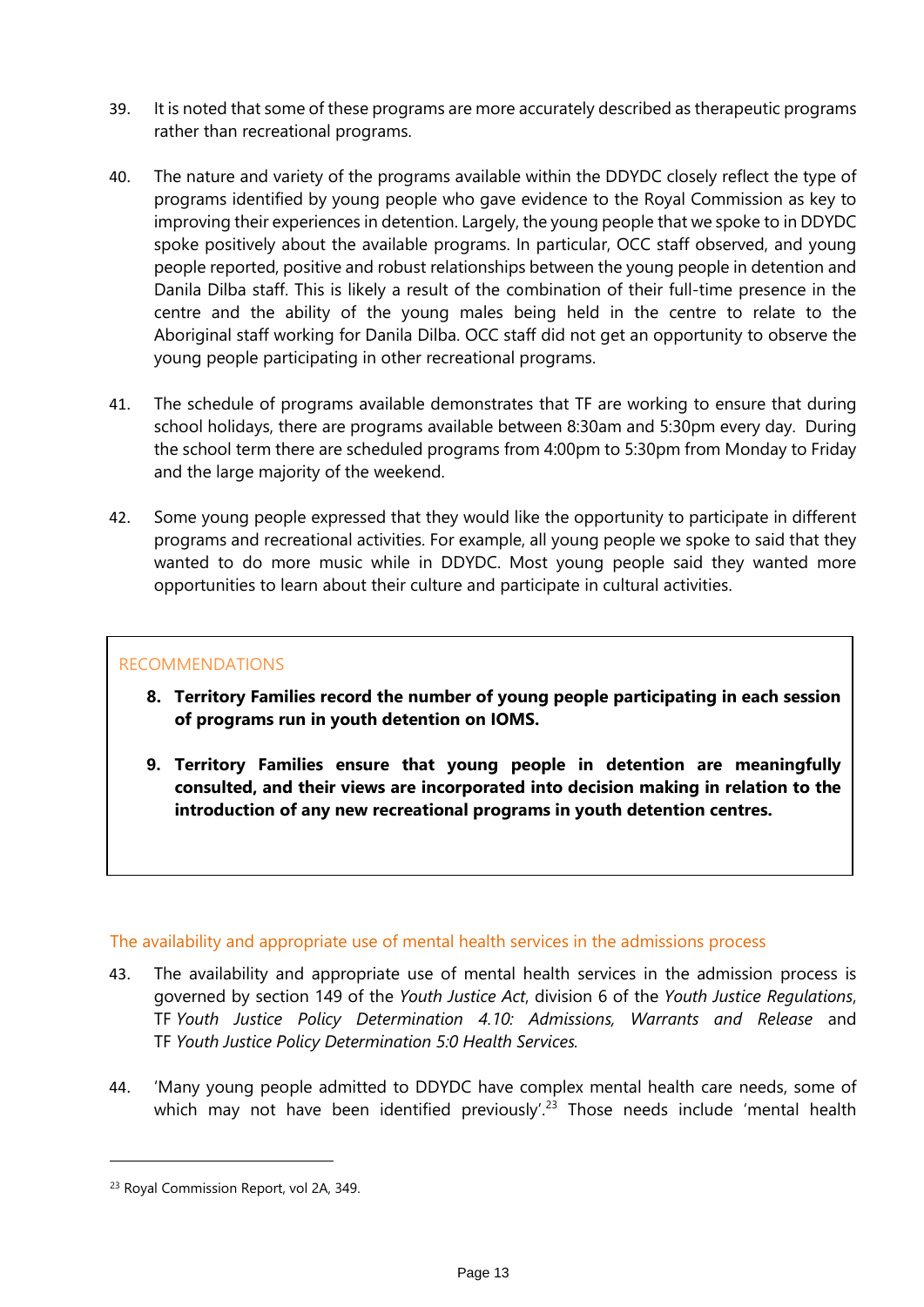problems, drug and alcohol abuse, elevated rates of chronic conditions…learning difficulties and intellectual disabilities<sup>'. [24](#page-14-0)</sup> Given the prevalence of unidentified and undiagnosed conditions among young people admitted to detention in the Northern Territory, in order to ensure suitable treatment and management of young people, it is critical that a robust mental health assessment procedure forms part of the admissions process. In addition, 'young people are particularly vulnerable when they first arrive at a youth detention centre. Many young people have already experienced high levels of early trauma, increasing their vulnerability. These early experiences may mean that young people being admitted to a centre will have difficulties in interpersonal functioning and understanding, and difficulty controlling their emotional states and impulses. Because of the vulnerability of young people, admission is a high risk period'.<sup>[25](#page-14-1)</sup>

- 45. In light of this, the Royal Commission recommended a two stage assessment process on admission: an initial risk assessment within the first 24 hours of a young person's admission, followed by a comprehensive assessment within 72 hours. TF have implemented this recommendation by conducting an Individual Risk and Needs Assessment (IRNA) during a young person's admission,<sup>[26](#page-14-2)</sup> followed by a 'comprehensive medical and health assessment' within 24 hours of a young person's admission. $27$
- 46. During the February visit the focus of the OCC was on the appropriate use of the IRNA during admission and on ensuring young people were assessed by medical staff within 24 hours of their admission.

#### **Findings**

- 47. In January 2019 there were 26 admissions to DDYDC. An IRNA was conducted in relation to each young person admitted. In approximately 90% of cases young people were also seen by medical staff within 24 hours of admission, as required by the *Youth Justice Regulations*.
- 48. There were no mental health concerns identified in the IRNAs completed. This finding was compared with the records from the subsequent medical assessments. During the reporting period the OCC found that the mental health observations noted on IRNA's were largely consistent with those contained in the medical notes.
- 49. In light of the absence of mental health concerns identified in the IRNAs, the OCC considered the capacity of the IRNA to assist YJOs to identify mental health concerns in young people admitted to detention.

<span id="page-14-1"></span><span id="page-14-0"></span><sup>&</sup>lt;sup>24</sup> Royal Commission Report, vol 2A, 350.<br><sup>25</sup> Territory Families, Youth Justice Policy Determination 4.0: Admissions, Warrants and Release

<span id="page-14-2"></span><sup>26</sup> *Territory Families, Youth Justice Policy Determination 4.0: Admissions, Warrants and Release*

<span id="page-14-3"></span><sup>27</sup> *Youth Justice Regulations*, r 57(1).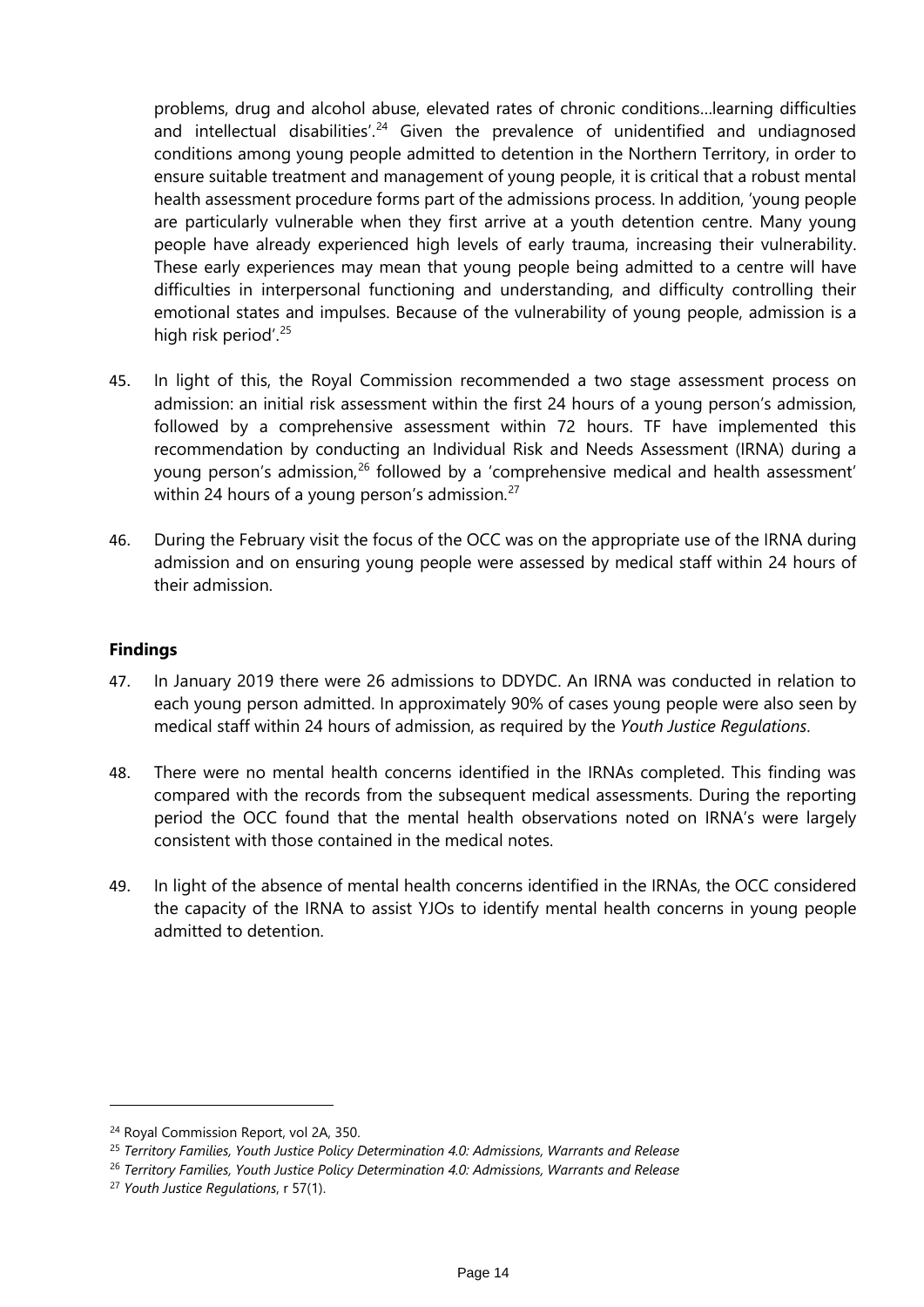- 50. Formally the IRNAs only facilitate YJOs taking the following actions in relation to mental health concerns:
	- a. mark a young person as 'at risk'; or
	- b. note any concerns in their referral to medical staff for review within 24 hours.
- 51. In practice, the February visit demonstrated that some YJOs have developed informal practices for responding to young people who exhibit sadness or distress during admission, but do not meet the threshold required to be placed at risk. For example, one young person was monitored at regular intervals during the night following his admission, despite not being placed 'at risk'.
- 52. Given the nature of mental health concerns, it is difficult to design processes and procedures that would ensure all concerns were immediately and effectively identified and responded to. A more effective method of promoting the mental health of young people in detention is to provide front-line staff with suitable training, enabling them to independently identify and appropriately respond to young people experiencing mental health issues.

- **10. Territory Families ensure that Youth Justice Officers obtain a Certificate IV in Youth Justice in the first 12 months of their employment.**
- **11. Territory Families, in collaboration with Aboriginal Health Services, identify appropriate trauma and mental health training courses for all Youth Justice Officers to complete.**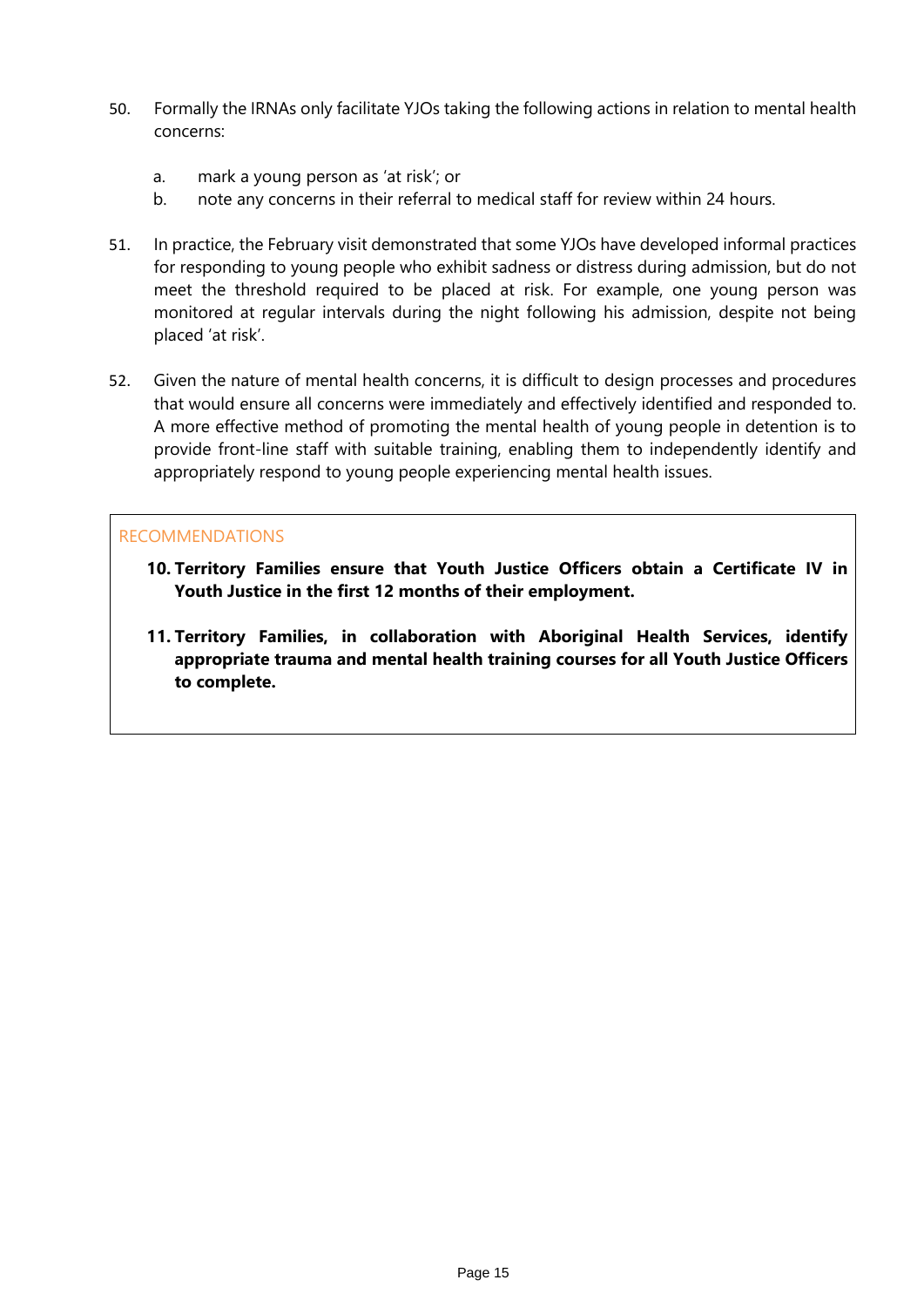# Appendix One: Monitoring Framework

<span id="page-16-0"></span>

| <b>Domain</b>    | <b>Sub-Domains</b>                    | <b>Measures</b>                                                                                                                                  | <b>Potential Evidence Sources</b>                                                                                                           |
|------------------|---------------------------------------|--------------------------------------------------------------------------------------------------------------------------------------------------|---------------------------------------------------------------------------------------------------------------------------------------------|
| <b>TREATMENT</b> | Relationships between staff<br>and YP | Relationships between staff and YP<br>are respectful, caring and<br>professional                                                                 | Youth Survey<br>٠<br><b>Staff Survey</b><br>$\bullet$<br>Complaints received by OCC<br>Record of TF internal complaints                     |
|                  |                                       | YJA, s151(3)(b)                                                                                                                                  |                                                                                                                                             |
|                  |                                       | Care and Protection of Children Act,<br>s9                                                                                                       |                                                                                                                                             |
|                  |                                       | Youth Justice Policy Determination<br>4.8: Positive Behaviour Support                                                                            |                                                                                                                                             |
|                  | Use of physical restraints            | Use of restraints is compliant with<br>legislative requirements                                                                                  | <b>Restraint Register</b><br>٠<br><b>Training Register</b>                                                                                  |
|                  |                                       | YJA s151A<br><b>YJA s155</b><br>Youth Justice Policy Determination<br>2.4 : Use of restraints                                                    | <b>IOMS</b><br>$\bullet$<br><b>Youth Surveys</b><br>$\bullet$<br><b>CCTV</b><br>$\bullet$                                                   |
|                  | Use of force                          | Force is only used in compliance<br>with legislative requirements<br><b>YJA s154</b><br>Youth Justice Policy Determination<br>2.5 : Use of force | Use of Force Register<br>$\bullet$<br><b>IOMS</b><br>$\bullet$<br>Youth Survey<br>$\bullet$<br><b>Staff Survey</b><br>٠<br><b>CCTV</b><br>٠ |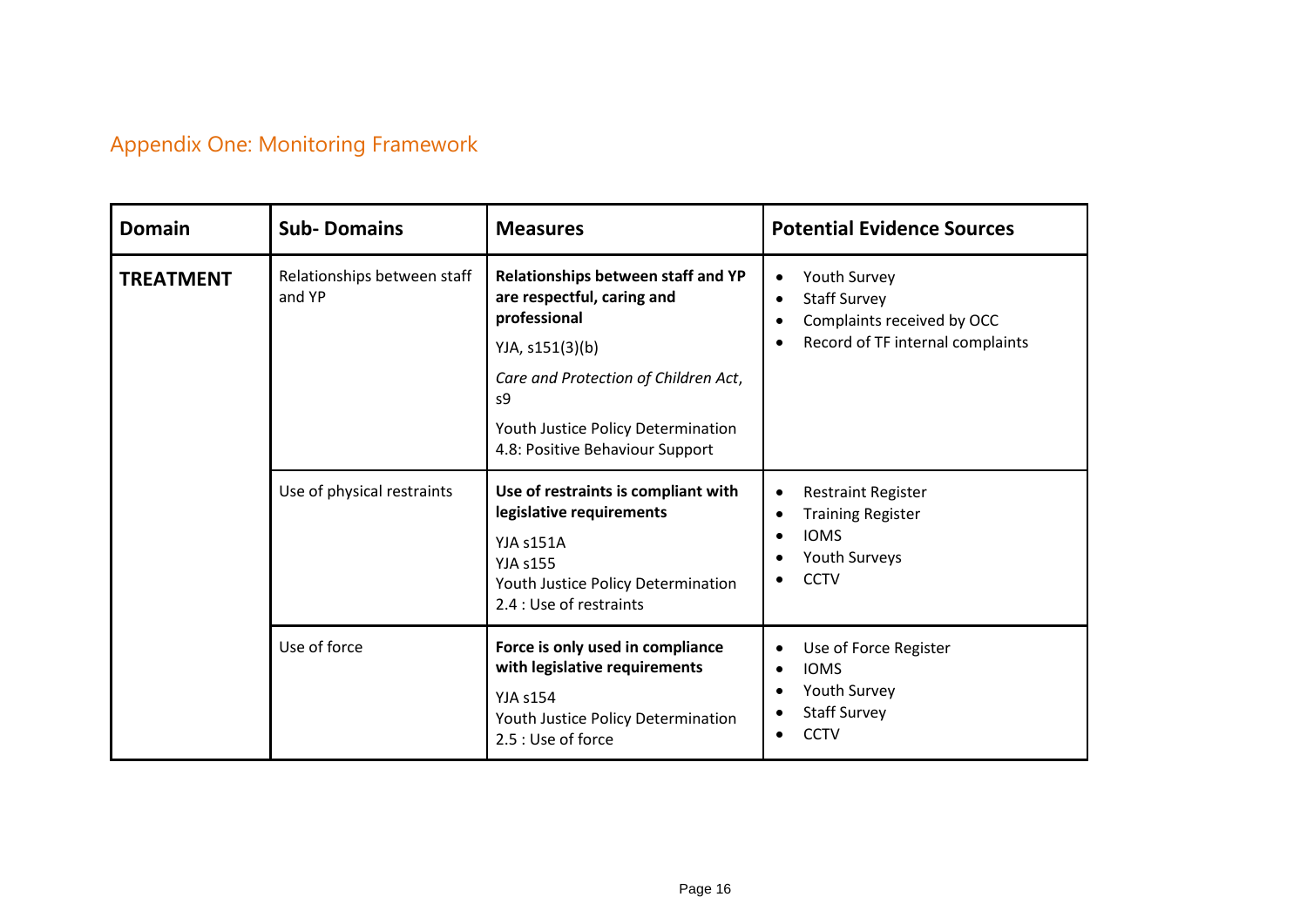|  | Separation                            | Separation is carried out in<br>accordance with legislative<br>requirements<br>YJA s155A<br>Youth Justice Policy Determination<br>4.11: Separation                                                                 | Separation Register<br>$\bullet$<br>Daily Block Journals<br>Youth Survey<br><b>CCTV</b><br>$\bullet$<br><b>Staff Survey</b><br>Notifications of Separations received<br>$\bullet$<br>by OCC |
|--|---------------------------------------|--------------------------------------------------------------------------------------------------------------------------------------------------------------------------------------------------------------------|---------------------------------------------------------------------------------------------------------------------------------------------------------------------------------------------|
|  | At risk                               | At risk procedures are carried out in<br>compliance with legislative<br>requirements<br><b>YJA s162</b><br>Youth Justice Regulations Division 3<br>Youth Justice Policy Determination<br>5.1: Young People At Risk | <b>IOMS</b><br>$\bullet$<br><b>Medical Records</b><br>$\bullet$<br><b>Staff Survey</b>                                                                                                      |
|  | Searches (Strip Searches<br>included) | Searches are carried out in<br>compliance with legislative<br>requirements<br><b>YJA s161</b><br>Youth Justice Regulations, r 72 and<br>73<br>Youth Justice Policy Determination<br>2.1: Searches                  | Search Register<br>Youth Surveys<br><b>Staff Surveys</b>                                                                                                                                    |
|  | <b>Behaviour Management</b><br>System | A behaviour management system is<br>in place that is fair, clearly explained<br>to the young people and<br>implemented<br>YJA, s150                                                                                | Youth Surveys<br><b>Staff Surveys</b><br>$\bullet$                                                                                                                                          |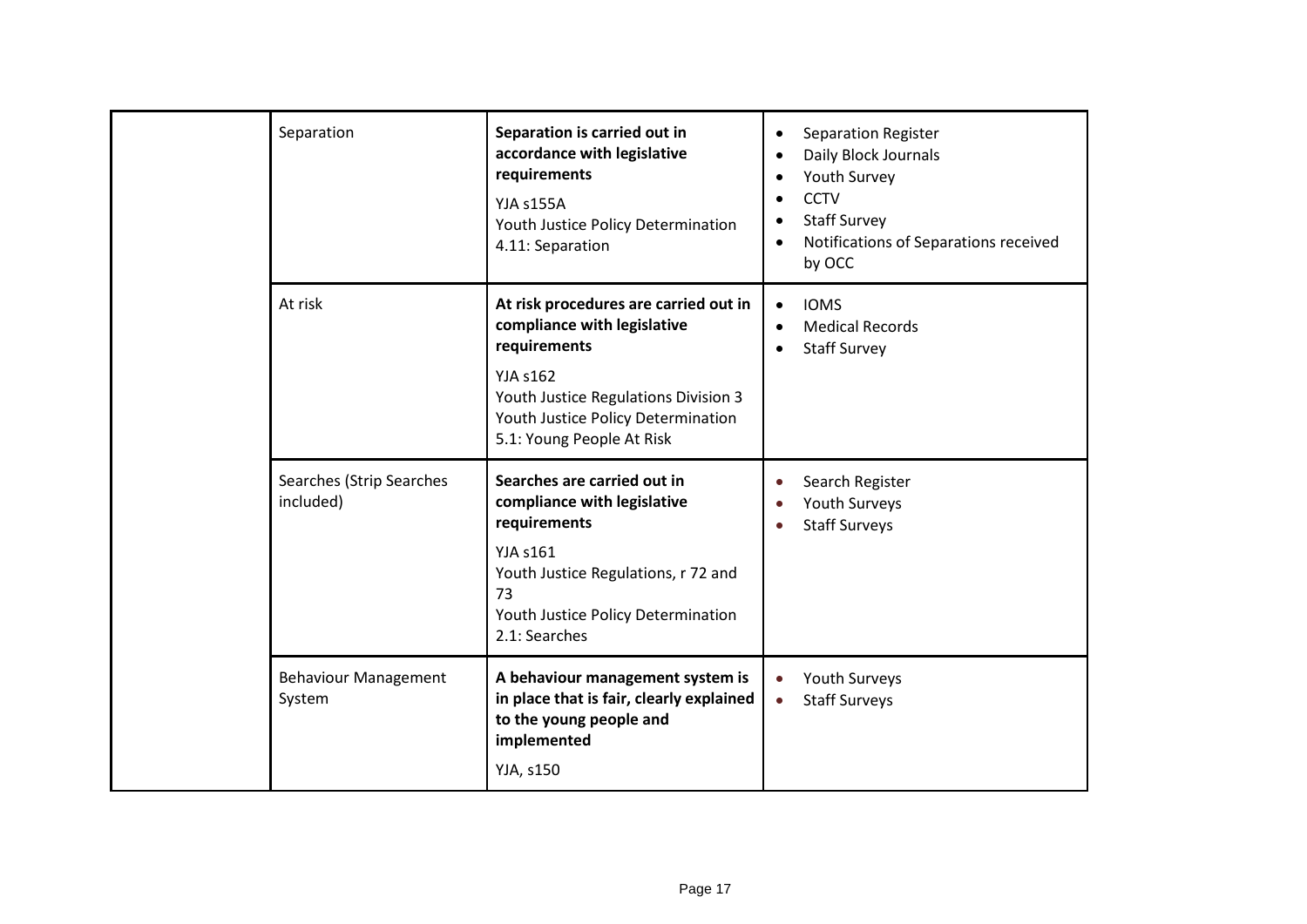|                                    | Leaving Detention Planning      | <b>YJR, r31</b><br>Youth Justice Policy Determination<br>4.8: Positive Behaviour Support<br>Planning occurs when young people<br>leave detention to ensure continuity                                                                                                                         | Youth Surveys<br>$\bullet$                                                                             |
|------------------------------------|---------------------------------|-----------------------------------------------------------------------------------------------------------------------------------------------------------------------------------------------------------------------------------------------------------------------------------------------|--------------------------------------------------------------------------------------------------------|
|                                    |                                 | of support and services<br>Youth Justice Policy Determination<br>4.1: Case Management, Assessment<br>and Throughcare Services                                                                                                                                                                 | IOMS (case plans and case planning<br>meeting minutes)<br>Staff Surveys (TF, DoE, Bail Support)        |
|                                    | <b>Education for YP in care</b> | Young people in detention can<br>access education at the same<br>standard as young people outside of<br>detention<br><b>Education Act s 40</b><br>Youth Justice Act s151(2)(3) (a)(b)<br>Youth Justice Determination 4.3:<br><b>Structured Day</b>                                            | Daily logs<br>$\bullet$<br>DoE Attendance Records<br>Youth Surveys<br>$\bullet$<br><b>Staff Survey</b> |
| <b>PROTECTION</b><br><b>SYSTEM</b> | Admission process               | The admissions process is compliant<br>with legislative requirements<br><b>YJA s149</b><br><b>YJA s 150</b><br>Youth Justice Regulations r57<br>Youth Justice Policy Determination<br>4.0: Admissions, Warrants and<br>Release<br>Youth Justice Procedure 4.0 - Process<br>Map for Admissions | <b>Medical Records</b><br>$\bullet$<br><b>IOMS</b><br>$\bullet$<br><b>Admission/Release Files</b>      |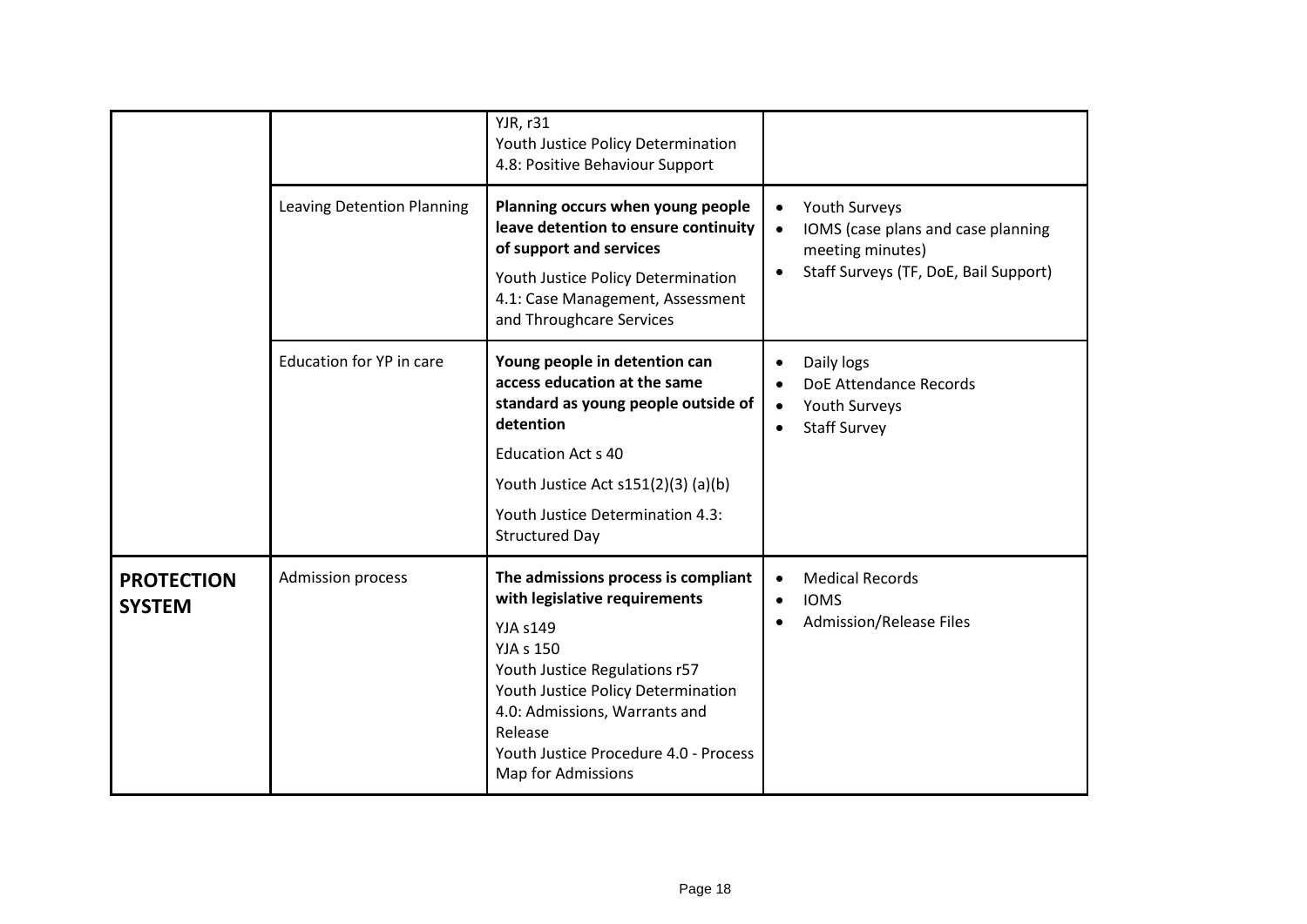|                                     | Physical Safety of young<br>people in detention                                                                                | Young people are physically safe<br>and feel physically safe in detention<br>YJA s151(2)<br>YJA s151(3)(c)                                                                                                                      | Youth Surveys<br>$\bullet$<br>Appropriate use of Intake Assessment<br><b>Documents</b><br>Youth Surveys<br>$\bullet$<br>Incidents i.e. Assaults<br>Communication Systems in place |
|-------------------------------------|--------------------------------------------------------------------------------------------------------------------------------|---------------------------------------------------------------------------------------------------------------------------------------------------------------------------------------------------------------------------------|-----------------------------------------------------------------------------------------------------------------------------------------------------------------------------------|
|                                     | YP's knowledge of their<br>rights                                                                                              | Young people are told their rights in<br>detention in a way they understand<br><b>YJA s150</b>                                                                                                                                  | Youth Surveys<br>$\bullet$<br><b>Inspection of Facility</b><br><b>Access to Information from Providers</b>                                                                        |
|                                     | Administration of<br>complaints system                                                                                         | The centre has a complaints system<br>that the young people know about,<br>that is fair, confidential and that<br>works quickly<br><b>YJA s163</b><br>YJR, r66 and r67<br>Youth Justice Policy Determination<br>3.3: Complaints | <b>Complaints Register</b><br>Youth Survey<br><b>Staff Survey</b>                                                                                                                 |
| <b>LIVING</b><br><b>ENVIRONMENT</b> | Inside environment (shared<br>spaces outside a young<br>person's cell - eg recreation<br>areas, meal areas, interview<br>rooms | The detention centre is clean, safe<br>and can accommodate the needs of<br>the young people<br>YJA s151(d)                                                                                                                      | <b>Facility Inspections</b><br><b>Block Journal</b><br>$\bullet$<br>Youth Survey<br><b>CCTV</b><br>$\bullet$<br>Daily Census                                                      |
|                                     | Outside environment                                                                                                            | Young people have daily access to<br>outside areas in which they can<br>participate in recreational activities<br>Youth Justice Determination 4.3:<br><b>Structured Day</b>                                                     | Youth Survey<br><b>Facility Inspection</b><br><b>Staff Survey</b><br>$\bullet$                                                                                                    |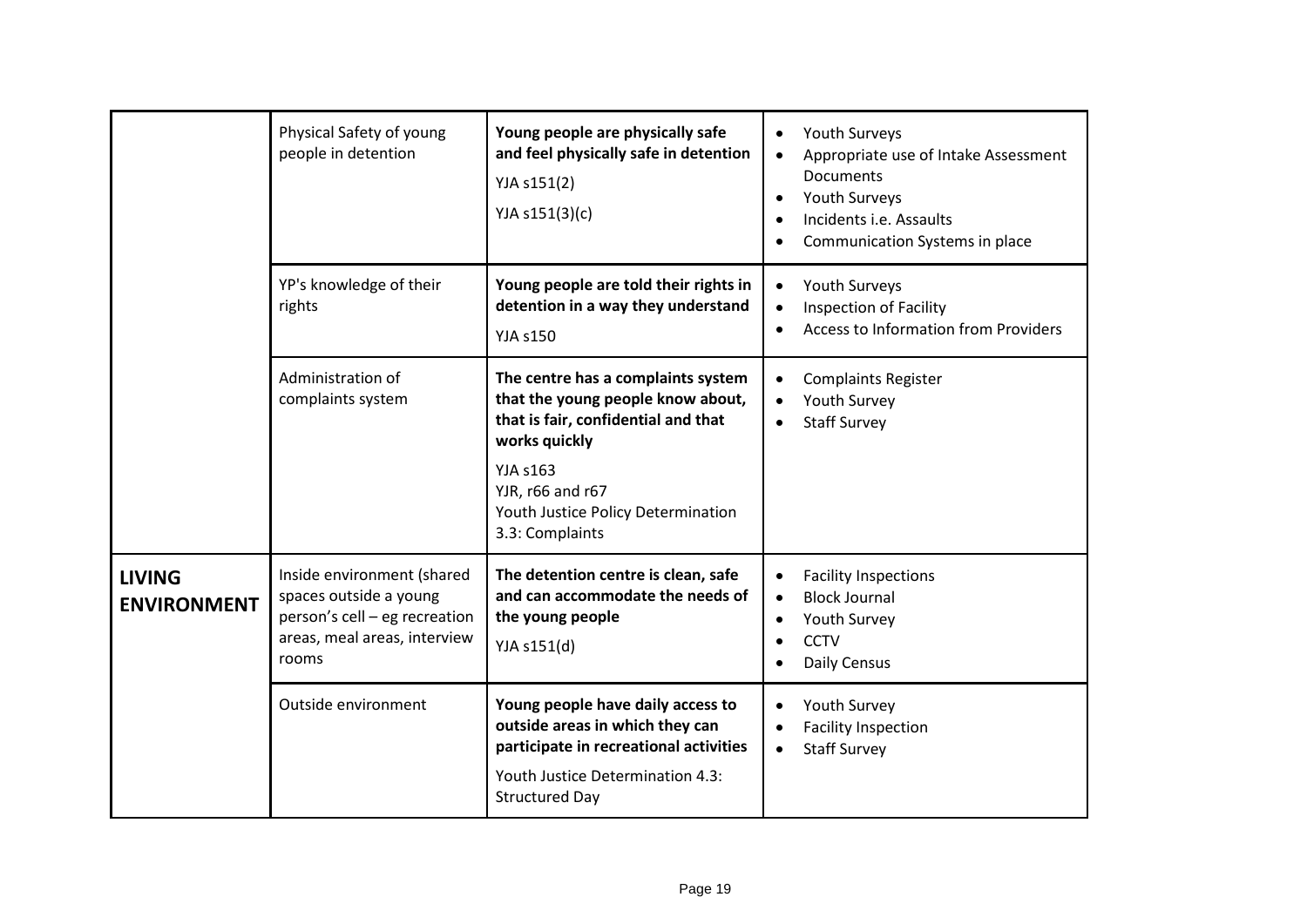|                                                                 |                                                                              | Youth Justice Determination 4.2:<br><b>Accommodation of Young People</b>                                                                                                                                                                                                             |                                                             |
|-----------------------------------------------------------------|------------------------------------------------------------------------------|--------------------------------------------------------------------------------------------------------------------------------------------------------------------------------------------------------------------------------------------------------------------------------------|-------------------------------------------------------------|
|                                                                 | Room (incl. bedding,<br>sanitary installations,<br>privacy,<br>overcrowding) | Each young person's room has<br>adequate facilities for sleeping,<br>temperature and privacy<br>Youth Justice Determination 4.2:<br><b>Accommodation of Young People</b>                                                                                                             | <b>Facility Inspection</b><br>Youth Survey                  |
|                                                                 | Clothing                                                                     | Each young person has sufficient<br>clothing and footwear<br>Youth Justice Regulations, r61                                                                                                                                                                                          | Youth Survey<br><b>Staff Survey</b>                         |
|                                                                 | Personal hygiene                                                             | Young people have access to<br>facilities and products to allow them<br>to maintain good personal hygiene<br>Youth Justice Policy Determination<br>4.5: Supporting Girls and Young<br>Women in Detention<br>Youth Justice Determination 4.2:<br><b>Accommodation of Young People</b> | Youth Survey<br><b>Staff Survey</b>                         |
|                                                                 | Food                                                                         | Young people are provided with<br>sufficient and nutritious food<br><b>YJR r 62</b>                                                                                                                                                                                                  | Youth Survey<br><b>Staff Survey</b>                         |
| <b>ACTIVITIES &amp;</b><br><b>CONTACT WITH</b><br><b>OTHERS</b> | YP's contact with families                                                   | Contact between young people and<br>their families is supported,<br>encouraged and facilitated<br>YJA, $s4(h)$<br>YJR r 45 & 46                                                                                                                                                      | <b>Visitors Book</b><br>Youth Survey<br><b>Staff Survey</b> |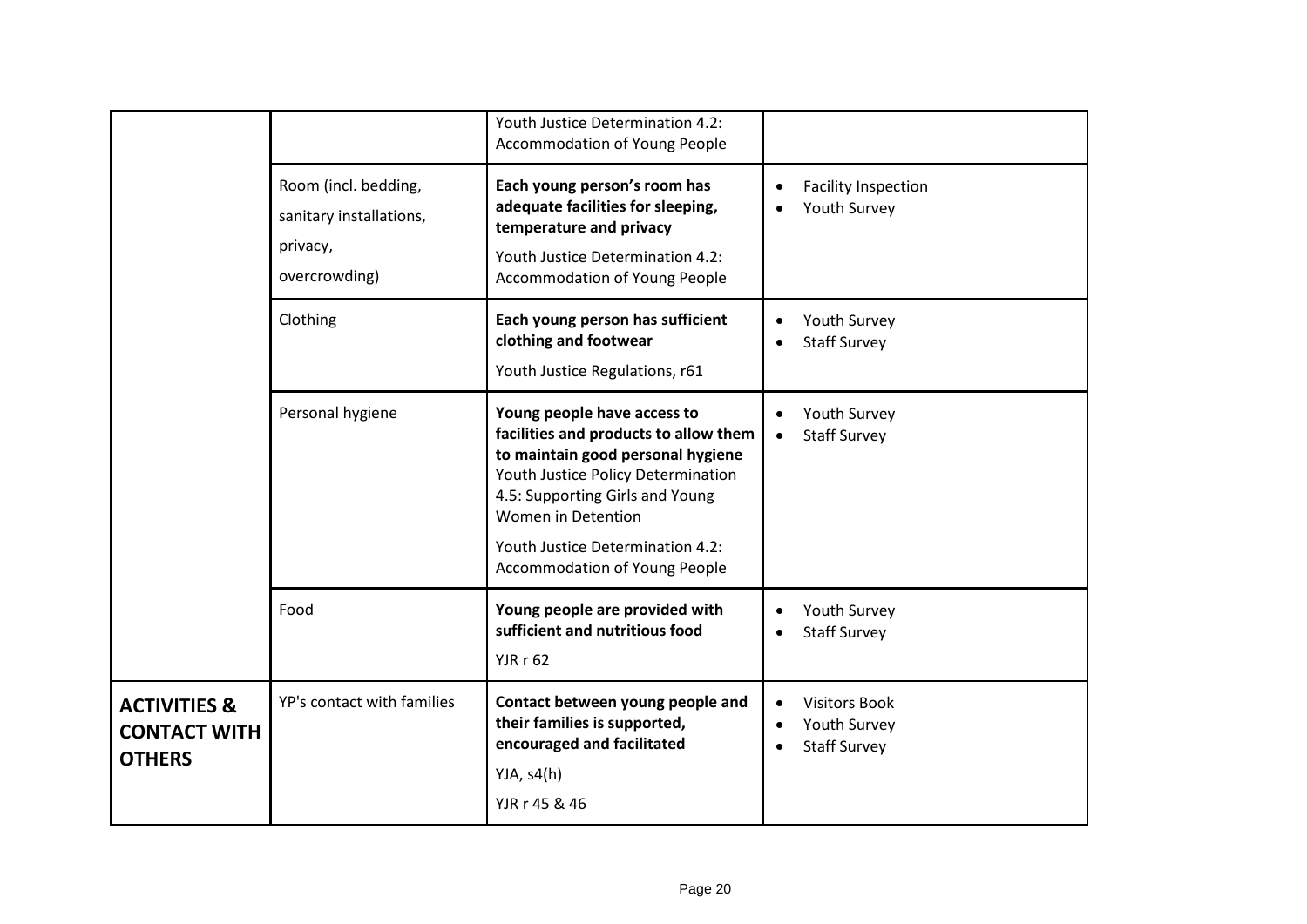|                                   |                                                  | Youth Justice Policy Determination<br>3.1 Personal and Professional visits<br>Youth Justice Policy Determination<br>4.1: Case Management, Assessment<br>and Throughcare Services                                                                                                                                                                              |                                                                                                          |
|-----------------------------------|--------------------------------------------------|---------------------------------------------------------------------------------------------------------------------------------------------------------------------------------------------------------------------------------------------------------------------------------------------------------------------------------------------------------------|----------------------------------------------------------------------------------------------------------|
|                                   | YP's participation in<br>activities and programs | While in detention young people<br>have access to and are supported to<br>participate in varied recreational<br>activities and programs that are<br>culturally appropriate, promote<br>health and self-respect and assist<br>them to re-integrate into the<br>community<br>YJA $s4(f)$ and $(p)$<br>Youth Justice Determination 4.3:<br><b>Structured Day</b> | Youth Survey<br><b>Staff Survey</b><br>$\bullet$                                                         |
| <b>MEDICAL</b><br><b>SERVICES</b> | Access to primary health<br>services             | Young people in detention have<br>access to primary health services of<br>the same standard and availability<br>as young people outside of<br>detention<br>YJA s173 &174<br>Youth Justice Regulations, r 58, 59 &<br>60<br>Youth Justice Policy Determination<br>5.0: Health Services                                                                         | <b>Facility Inspection</b><br>Youth Survey<br>$\bullet$<br><b>Staff Survey</b><br><b>Medical Records</b> |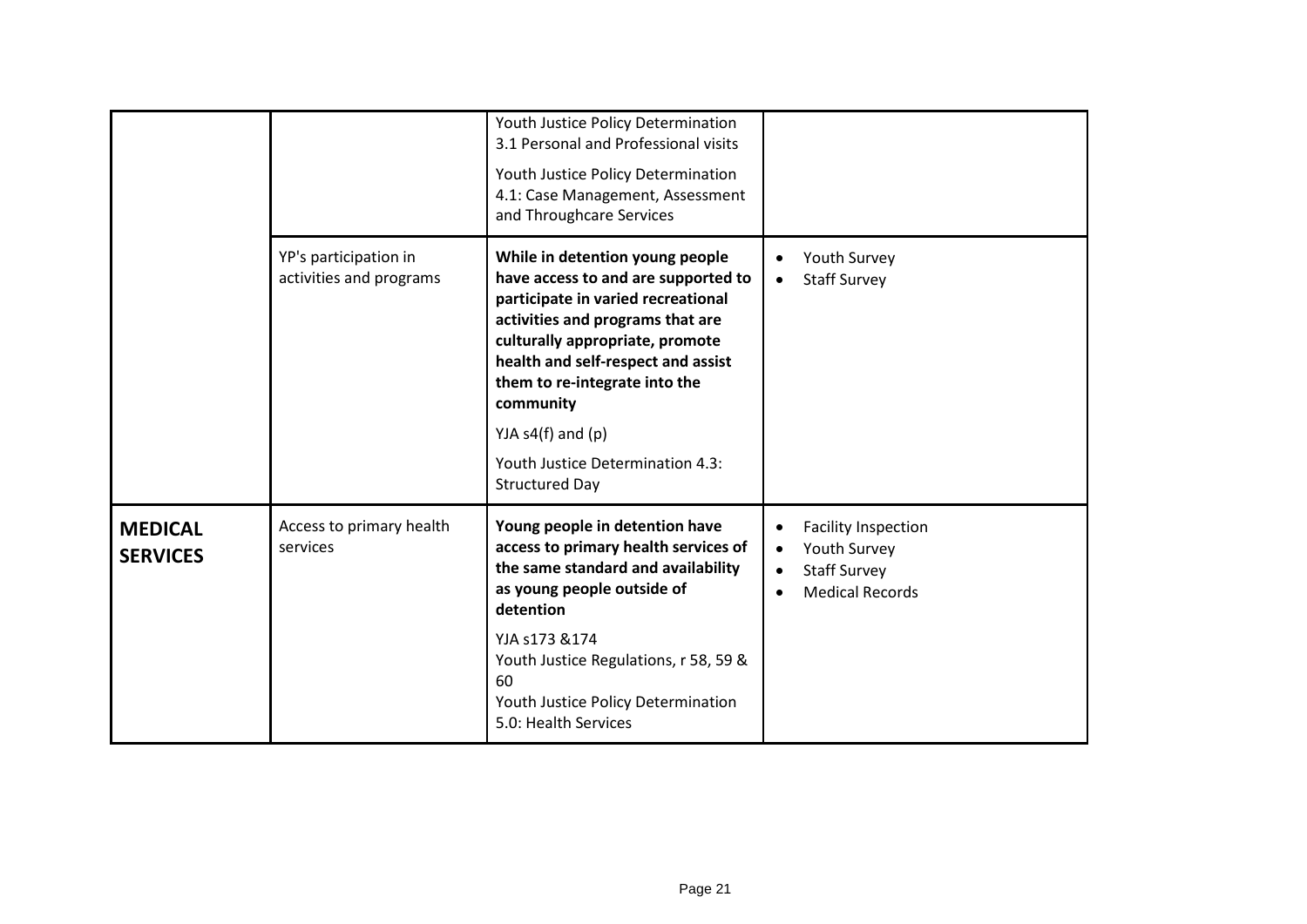|              | Access to specialist health<br>services (mental health,<br>drug/alcohol services) | Young people have access to<br>specialist health services as required<br>YJA $s4(f)$<br>YJA s151(3)(a)(b)<br>Youth Justice Policy Determination<br>4.1: Case Management, Assessment<br>and Throughcare Services<br>Youth Justice Policy Determination<br>5.0: Health Services | <b>Professional Visitors Log</b><br><b>IOMS</b><br>$\bullet$<br><b>Medical Records</b><br>Youth Survey<br><b>Staff Survey</b> |
|--------------|-----------------------------------------------------------------------------------|-------------------------------------------------------------------------------------------------------------------------------------------------------------------------------------------------------------------------------------------------------------------------------|-------------------------------------------------------------------------------------------------------------------------------|
|              | Administration of<br>medication                                                   | <b>Administration of medication is</b><br>done in a timely and reliable<br>manner and appropriate records are<br>kept<br>Youth Justice Policy Determination<br>5.0: Health Services                                                                                           | <b>Staff Survey</b><br>Youth Survey                                                                                           |
|              | Waiting times for health<br>services                                              | Young people in detention receive<br>medical attention without<br>unreasonable delay<br>Youth Justice Policy Determination<br>5.0: Health Services                                                                                                                            | <b>Staff Survey</b><br>Youth Survey                                                                                           |
|              | Dentist, audiologist and<br>optometrist                                           | Young people can access any<br>required medical service<br>Youth Justice Policy Determination<br>5.0: Health Services                                                                                                                                                         | <b>Staff Survey</b><br>$\bullet$<br>Youth Survey<br><b>Medical Records</b>                                                    |
| <b>STAFF</b> | Staff behaviour                                                                   | Staff consistently behave in a way<br>that makes young people feel safe,<br>contributes to the effective<br>operation of the centre, and can                                                                                                                                  | Youth Survey<br>$\bullet$<br><b>Staff Survey</b><br><b>CCTV</b><br>Complaints received by OCC                                 |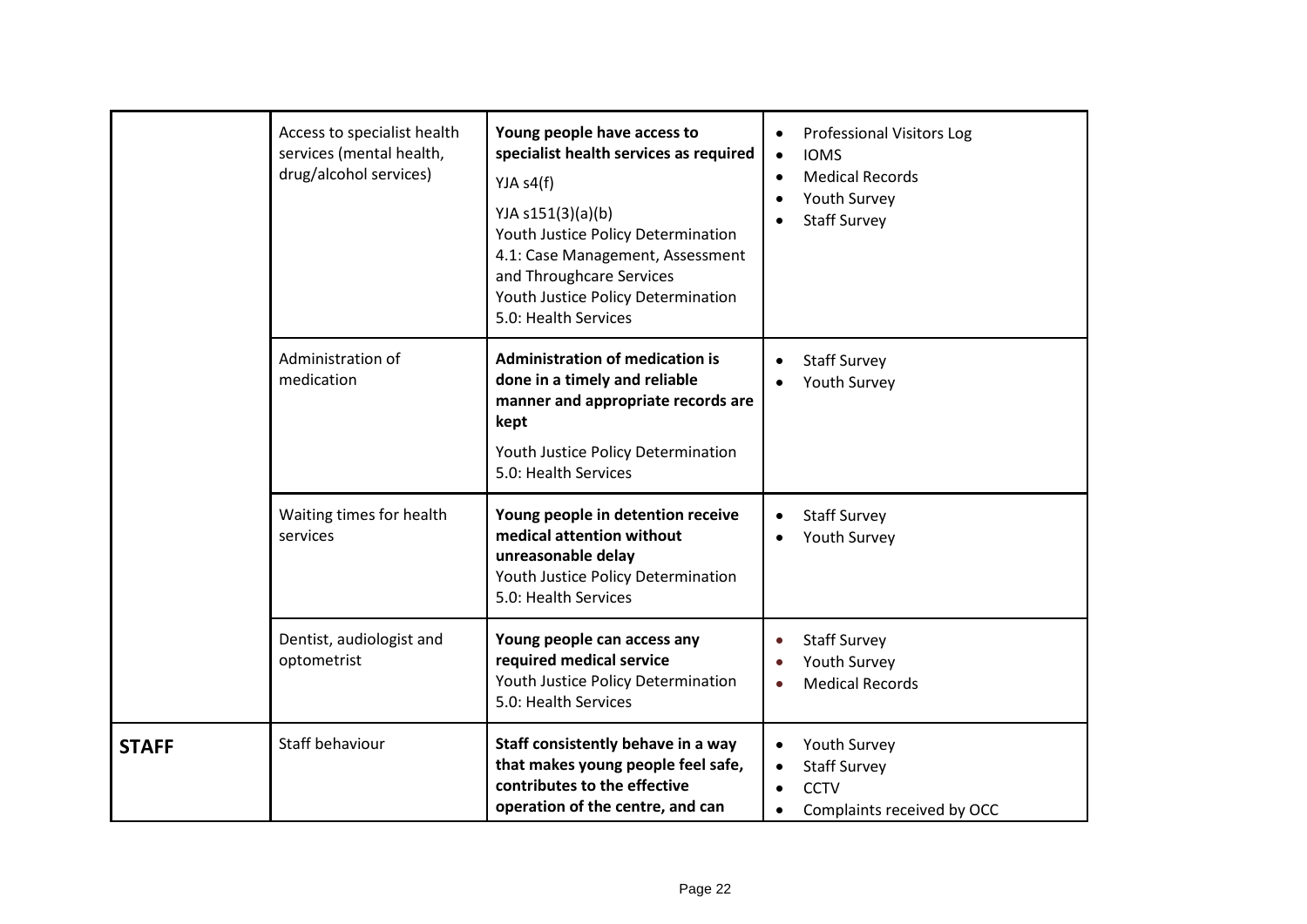|                                                                            |                                                   | offer positive role modelling to the<br>young people                                                                                   | Internal Complaints received by TF                             |
|----------------------------------------------------------------------------|---------------------------------------------------|----------------------------------------------------------------------------------------------------------------------------------------|----------------------------------------------------------------|
|                                                                            | Staff supervision                                 | <b>Supervision and assessment</b><br>improve staff work performance<br>and development                                                 | <b>Staff Survey</b><br><b>Performance Plans</b>                |
|                                                                            |                                                   | <b>Staff know relevant legislation</b><br>policies and procedures,                                                                     |                                                                |
|                                                                            |                                                   | Staff have the opportunity for<br>career progression                                                                                   |                                                                |
|                                                                            |                                                   | Staff have accessible and quality<br>therapeutic supervision                                                                           |                                                                |
|                                                                            | Working relationship<br>between service providers | Information and advice is shared<br>between all agencies and providers<br>in the detention in the best interest<br>of the young people | <b>Staff Survey</b><br><b>Records Review</b>                   |
| <b>CULTURALLY</b><br><b>APPROPRIATE</b><br><b>AND</b><br><b>RESPONSIVE</b> | Appropriate Cultural<br><b>Training of Staff</b>  | All staff have participated in cultural<br>training and interpreter training,<br>including refresher training<br>YJA, $s(4)(j)(p)$     | <b>Training Records</b><br><b>Staff Survey</b><br>Youth Survey |
|                                                                            | Cultural programs                                 | Available and appropriate programs<br>are in place that assist young people<br>to learn and participate in their<br>culture            | Youth Survey<br><b>Visitors Log</b>                            |
|                                                                            |                                                   | YJA s(4)(f),(0)&(p)<br>Youth Justice Determination 4.3:<br><b>Structured Day</b>                                                       |                                                                |